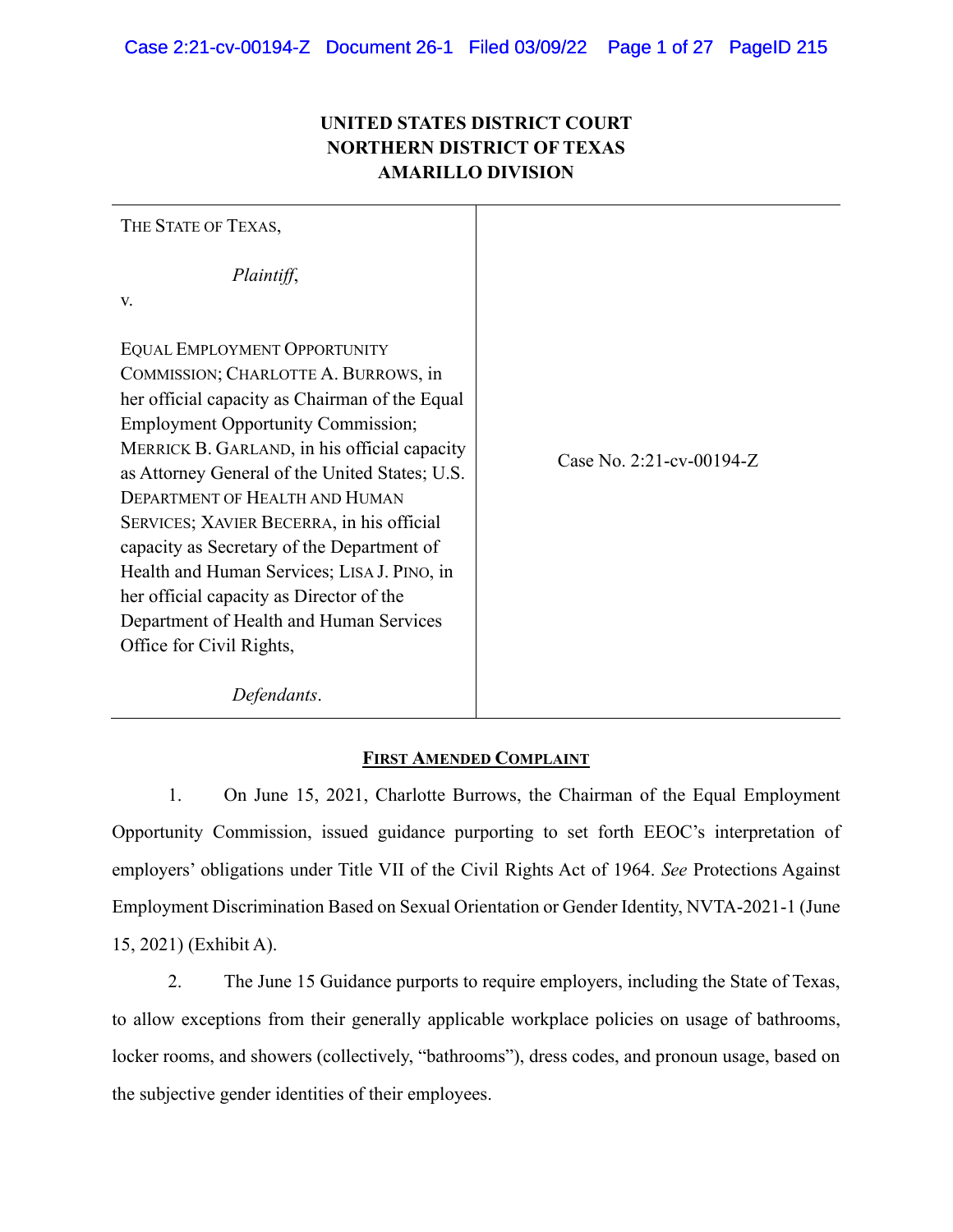## Case 2:21-cv-00194-Z Document 26-1 Filed 03/09/22 Page 2 of 27 PageID 216

3. That guidance misstates the law, increasing the scope of liability for the State in its capacity as an employer—and Burrows did not even have authority to issue it.

4. On March 2, 2022, the Office of Civil Rights of the U.S. Department of Health and Human Services issued similar guidance purporting to set forth its interpretation of Section 1557 of the Affordable Care Act, 42 U.S.C. § 18116; Section 504 of the Rehabilitation Act, 29 U.S.C. 794; and Title II of the Americans with Disabilities Act, 42 U.S.C. § 12132. *See* HHS Notice and Guidance on Gender Affirming Care, Civil Rights, and Patient Privacy (March 2, 2022) (Exhibit B).

5. The March 2 Guidance purports to empower HHS to withhold federal funding from entities, such as the State of Texas, that do not adhere to HHS's misinterpretation of their obligations under those laws. Specifically, it states—incorrectly—that doctors and other staff members at facilities that receive federal funds who comply with obligations to report suspected child abuse to State authorities may have violated federal law.

6. Texas seeks declaratory and injunctive relief against the enforcement of the June 15 Guidance by EEOC and the March 2 Guidance by HHS.

7. The State also seeks declaratory and injunctive relief against Attorney General Merrick B. Garland, in his official capacity as the Attorney General of the United States, who has authority to enforce EEOC's views against the States.

8. Texas brings this suit under Section 10(a) of the Administrative Procedure Act ("APA"), 5 U.S.C. § 702; the Declaratory Judgment Act, 28 U.S.C. §§ 2201, 2202; and the inherent equitable power of this Court.

9. Texas and its constituent agencies, including the Texas Department of Agriculture ("TDA"), have the sovereign right to set their own policies on bathroom usage, dress codes, and pronoun usage within their workplaces.

10. Texas further has the right to define and regulate the practice of medicine and the obligations of professionals toward minors who lack the power to consent to particular medical procedures.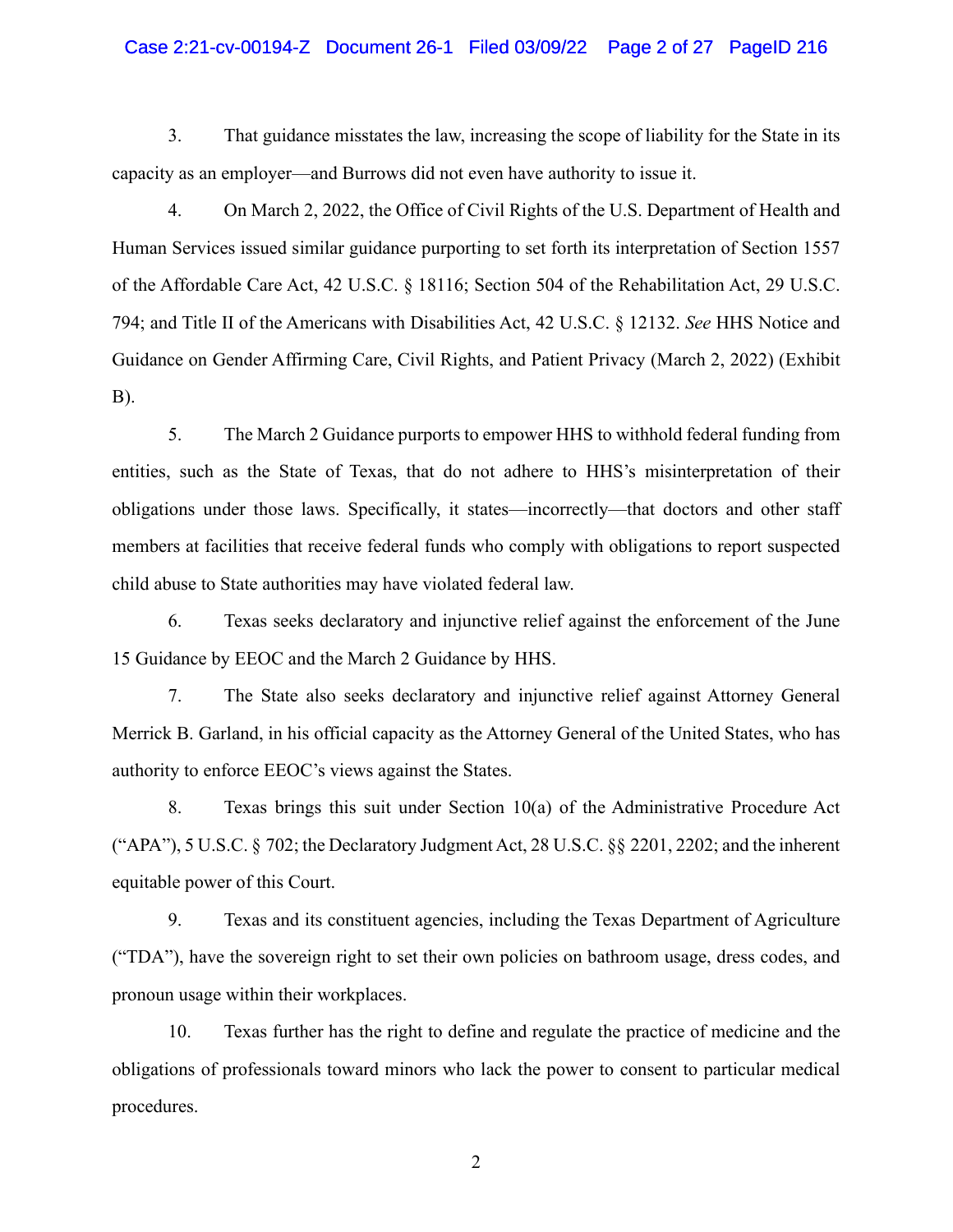11. "[T]he State has a significant role to play in regulating the medical profession," *Gonzales v. Carhart*, 550 U.S. 124, 157 (2007), as well as "an interest in protecting the integrity and ethics of the medical profession." *Washington v. Glucksberg*, 521 U.S. 702, 731 (1997). This includes "maintaining high standards of professional conduct" in the practice of medicine. *Barsky v. Bd. of Regents of Univ. of N.Y.*, 347 U.S. 442, 451 (1954).

12. Texas also has the power to protect children from abuse by their parents. "The whole subject of the domestic relations of husband and wife, parent and child, belongs to the laws of the states, and not to the laws of the United States." *In re Burrus*, 136 U.S. 586, 593–94 (1890).

### **I. PARTIES**

### **A. The State of Texas**

13. The Plaintiff is the State of Texas. Through its constituent agencies, the State employs hundreds of thousands of people. TDA alone employs approximately 615 people. The State also maintains numerous programs funded at least in part with monies received from the federal government. Texas's Health and Human Services Commission alone receives billions of dollars in federal funding per year to conduct programs such as Medicare and Medicaid.

## **B. EEOC Defendants**

14. Defendant EEOC is a federal law-enforcement agency empowered to bring civil enforcement actions against employers for violating Title VII of the Civil Rights Act of 1964. *See* 42 U.S.C. § 2000e-6. EEOC also may issue "right-to-sue" letters that allow private individuals to sue their employers for violating EEOC's interpretation of Title VII. *See id.* § 2000e-5(f).

15. Defendant Charlotte A. Burrows is the Chairman of EEOC. She is sued in her official capacity.

16. Defendant Merrick B. Garland is the Attorney General of the United States. He is sued in his official capacity. The Attorney General is empowered to bring civil enforcement actions against governmental employers, including the State of Texas, for alleged violations of Title VII. The Attorney General may also issue "right-to-sue" letters that allow private individuals to sue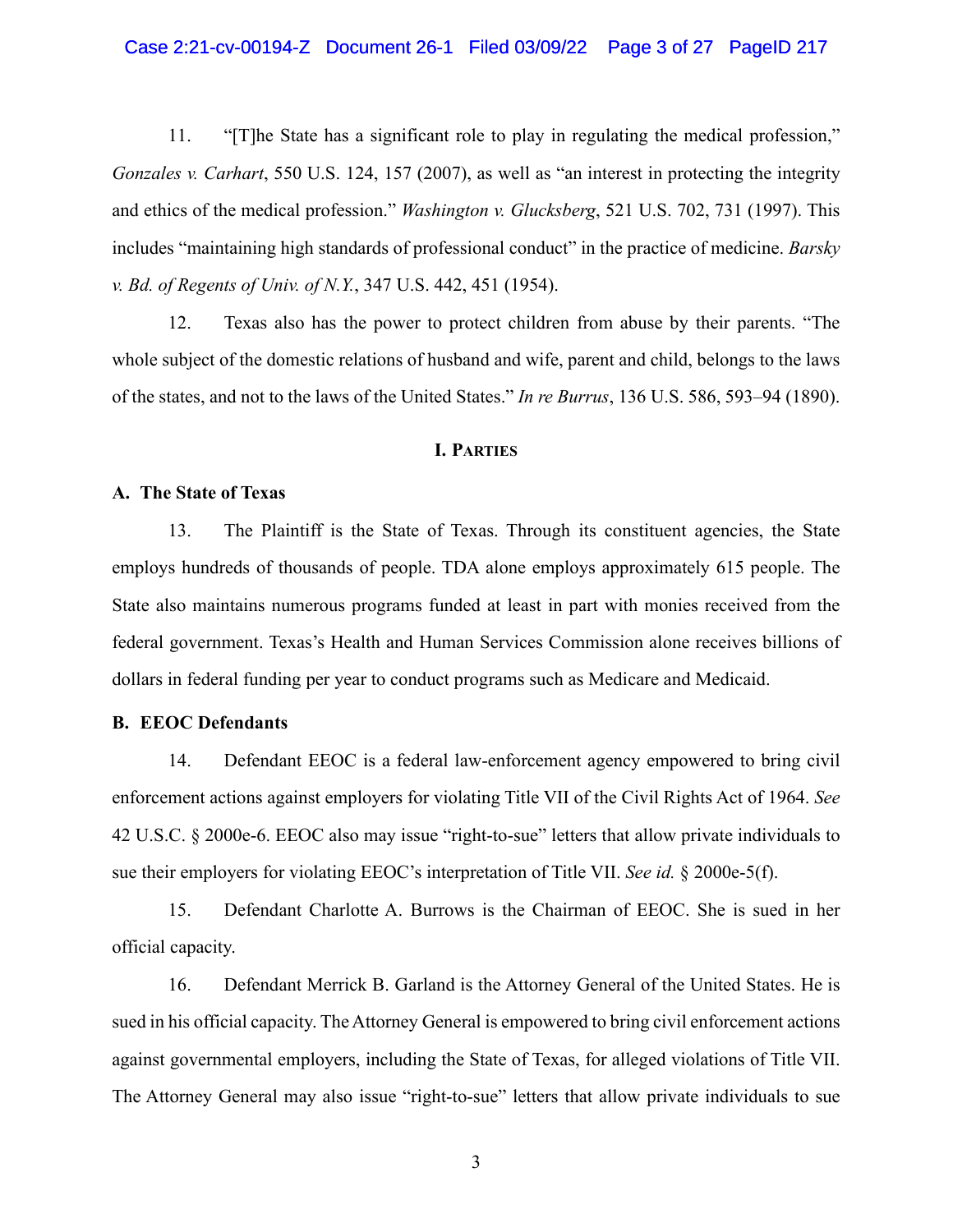their governmental employers, including the State of Texas, for violating EEOC's interpretation of Title VII.

# **C. HHS Defendants**

17. Defendant U.S. Department of Health and Human Services ("HHS") is a federal cabinet agency. Its Office for Civil Rights ("OCR") is the arm of HHS charged with investigating alleged violations of the civil-rights laws pertaining to the statutes HHS administers and enforces. Among these are the Rehabilitation Act and Section 1557 of the Affordable Care Act.

18. Defendant Xavier Becerra is the Secretary of Health and Human Services and is in charge of HHS. He is sued in his official capacity.

19. Defendant Lisa J. Pino is the Director of OCR. She is sued in her official capacity.

### **II. JURISDICTION AND VENUE**

20. The Court has federal question jurisdiction under 28 U.S.C. § 1331 because this suit concerns the scope of EEOC's and HHS's authority under federal law, and it also arises under the APA, 5 U.S.C. §§ 702–703. Further, the Court has jurisdiction to compel an officer or employee of EEOC to perform a duty under 28 U.S.C. § 1361. Finally, the Court is authorized to award the requested declaratory and injunctive relief under 5 U.S.C. § 706, 28 U.S.C. § 1361, and 28 U.S.C. §§ 2201–2202.

21. Venue is proper in this District under 28 U.S.C. § 1391(e) because the State of Texas is a resident of this judicial district, the State and its constituent agencies have employees in this District, and a substantial part of the events or omissions giving rise to the State's claims against the unlawful agency actions of EEOC and HHS occurred in this District.

22. This Court is authorized to award the requested declaratory and injunctive relief under the APA, the Declaratory Judgment Act, 28 U.S.C. §§ 2201–2202; 28 U.S.C. § 1361; and its general equitable powers.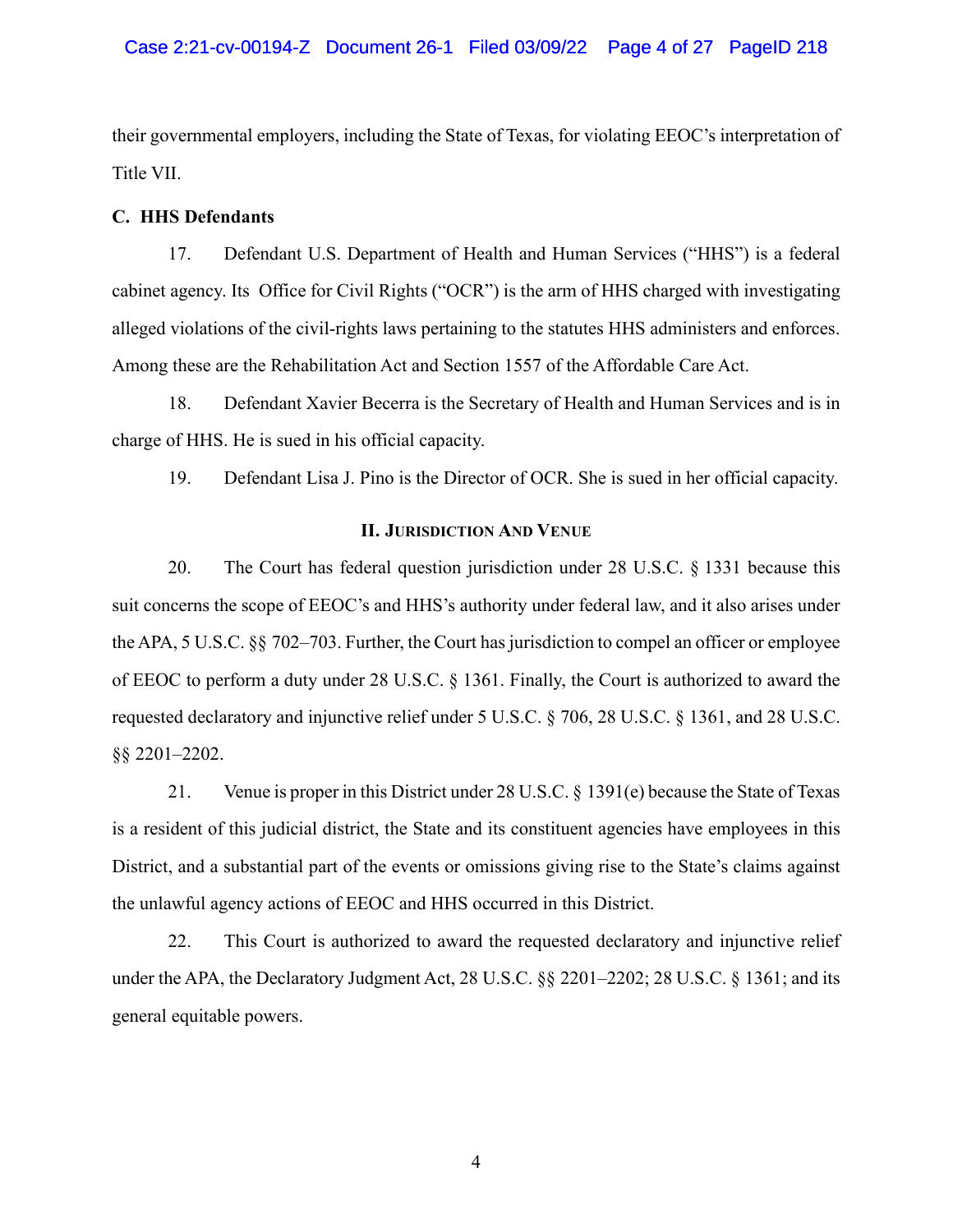## **III. FACTUAL BACKGROUND**

# **A. EEOC's June 15 Guidance and its Flawed Legal Foundations**

## **1. Chairman Burrows Issues the June 15 Guidance**

23. On June 15, 2021, Burrows issued what she termed a "technical assistance document" that purportedly both "explain[ed] what the *Bostock* decision means for LGBTQ+ workers (and all covered workers) and for employers across the country" and "explain[ed] the [EEOC's] established legal positions on LGBTQ+ related matters, as voted by the Commission." Ex. A at 2–3 (citing *Bostock v. Clayton Cnty.*, — U.S. —, 140 S. Ct. 1731 (2020)).

24. The June 15 Guidance was not approved by a vote of the full Commission and was never published in the Federal Register. On information and belief, Burrows did not consult with the other Commissioners on this subject before issuing the June 15 Guidance.

25. In question-and-answer format, the June 15 Guidance purported to describe three key substantive requirements *Bostock* had imposed on employers:

# **9. May a covered employer require a transgender employee to dress in accordance with the employee's sex assigned at birth?**

No. Prohibiting a transgender person from dressing or presenting consistent with that person's gender identity would constitute sex discrimination.

# **10. Does an employer have the right to have separate, sex-segregated bathrooms, locker rooms, or showers for men and women?**

Yes. Courts have long recognized that employers may have separate bathrooms, locker rooms, and showers for men and women, or may choose to have unisex or single-use bathrooms, locker rooms, and showers. The Commission has taken the position that employers may not deny an employee equal access to a bathroom, locker room, or shower that corresponds to the employee's gender identity. In other words, if an employer has separate bathrooms, locker rooms, or showers for men and women, all men (including transgender men) should be allowed to use the men's facilities and all women (including transgender women) should be allowed to use the women's facilities.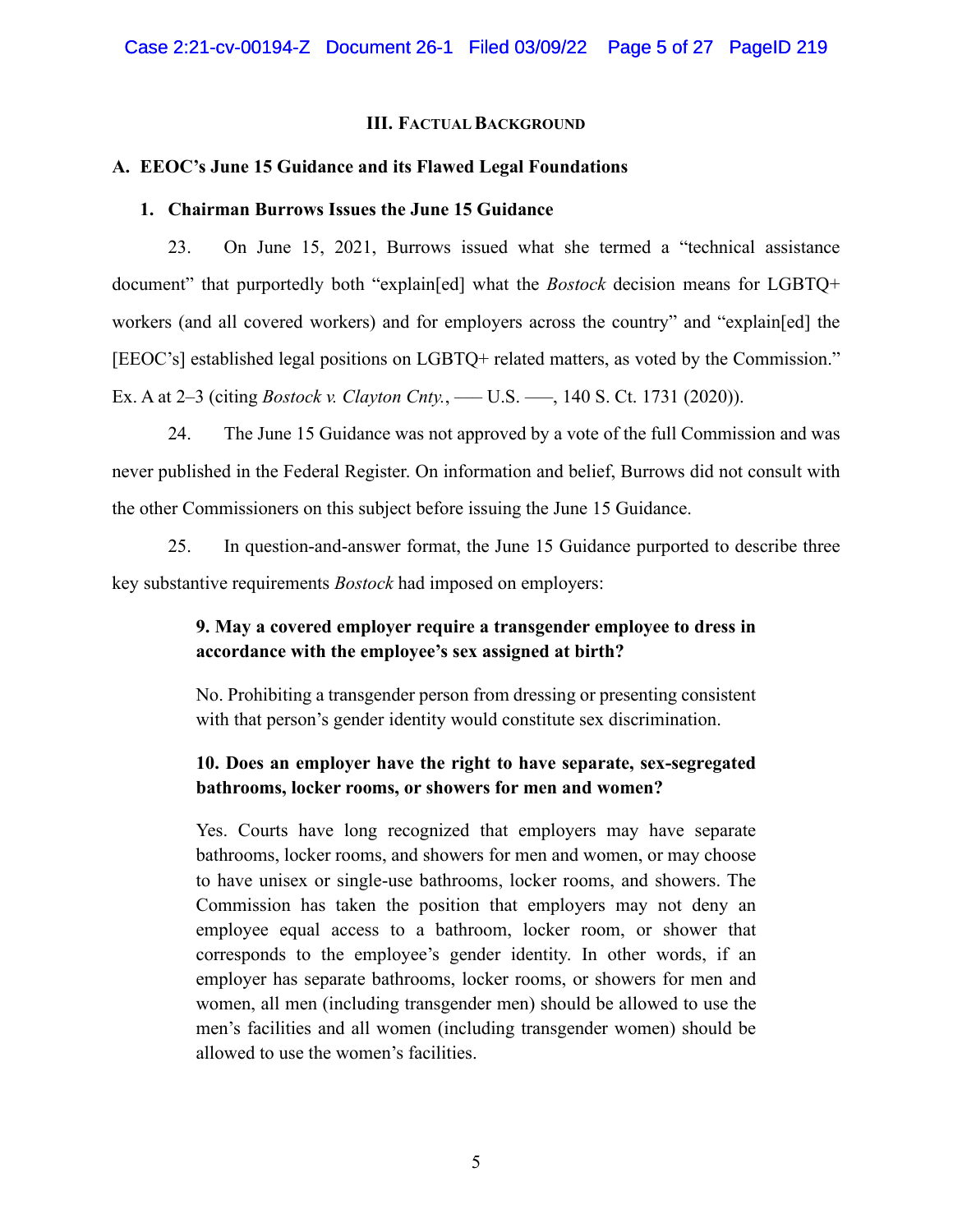# **11. Could use of pronouns or names that are inconsistent with an individual's gender identity be considered harassment?**

Yes, in certain circumstances. Unlawful harassment includes unwelcome conduct that is based on gender identity. To be unlawful, the conduct must be severe or pervasive when considered together with all other unwelcome conduct based on the individual's sex including gender identity, thereby creating a work environment that a reasonable person would consider intimidating, hostile, or offensive. In its decision in *Lusardi v. Dep't of the Army*, the Commission explained that although accidental misuse of a transgender employee's preferred name and pronouns does not violate Title VII, intentionally and repeatedly using the wrong name and pronouns to refer to a transgender employee could contribute to an unlawful hostile work environment.

Ex. A at  $6-7$  (citations omitted).

26. The June 15 Guidance makes several substantive changes including requirements that employers treat biological men as women—and biological women as men—when applying sex-specific policies or using sex-specific pronouns, despite these policies disregarding the concept of gender identity.

# **2. The June 15 Guidance Relies on Two Inapplicable Sources of Authority**

27. The June 15 Guidance justifies its rules based on two sources of authority: *Bostock* and previous EEOC decisions. Neither supports the June 15 Guidance.

28. *Bostock* is far narrower than the June 15 Guidance. *Bostock* explicitly disclaimed that it was deciding whether "sex-segregated bathrooms, locker rooms, and dress codes" would violate Title VII. *Id*. at 1753. Nor did the Court ever address the issue of pronouns.

29. *Bostock* did not add new categories to those protected by Title VII; it applied existing rules covering discrimination on the basis of "sex": "While *Bostock* held that Title VII protection based on sex classification includes an individual's sexual orientation [or gender identity], it did not establish a new or otherwise separate protected class, but instead clarified the scope of sex classification." *Stollings v. Texas Tech Univ.*, No. 5:20-cv-250-H, 2021 WL 3748964, at \*10 (N.D. Tex. Aug. 25, 2021) (Hendrix. J.) (citing *Bostock*, 140 S. Ct. at 1739).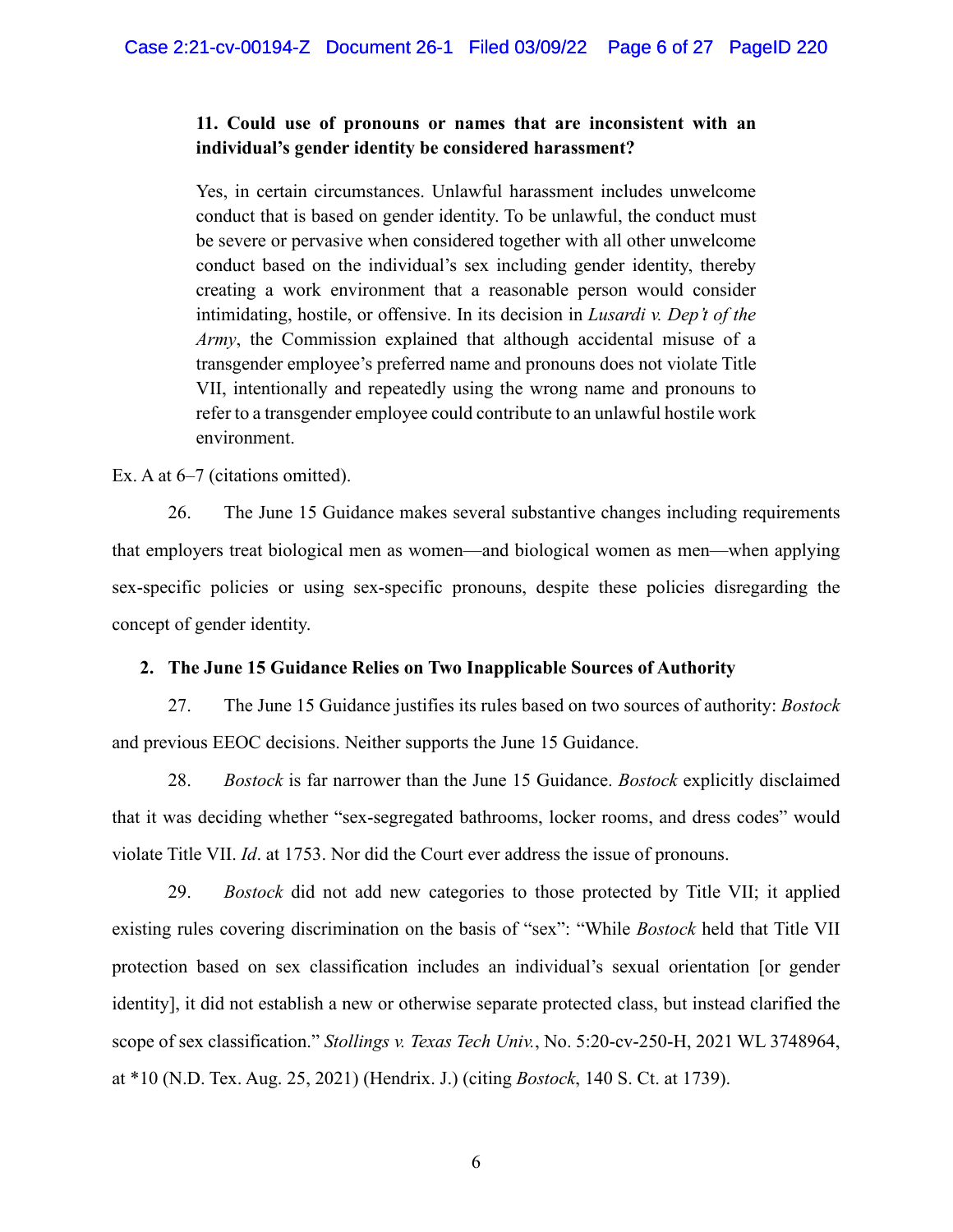## Case 2:21-cv-00194-Z Document 26-1 Filed 03/09/22 Page 7 of 27 PageID 221

30. *Bostock* did not adopt a different and broader definition of "sex." Rather, the Court "proceed[ed] on the assumption that 'sex'... refer[s] only to biological distinctions between male and female," and did not include "norms concerning gender identity." *Bostock*, 140 S. Ct. at 1739.

31. The June 15 Guidance also cites "established legal positions . . . as voted by the Commission," but those authorities were not interpretations of the portions of Title VII that apply to private and State employers. Instead, they involved the distinct language that applies to federal employees.

32. In the language that applies to private-sector and State employers, Title VII makes it unlawful for an employer "to fail or refuse to hire or to discharge any individual, or otherwise to discriminate against any individual with respect to his compensation, terms, conditions, or privileges of employment, *because of* such individual's race, color, religion, sex or national origin." 42 U.S.C. § 2000-e2(a)(1) (emphasis added). The language covering federal employers is broader. There, the statute states that "[a]ll personnel actions affecting employees or applicants for employment . . . shall be made *free from any discrimination based on* race, color, religion, sex, or national origin." *Id*. at § 2000e-16(a) (emphasis added).

33. These textual differences "hold the Federal Government to a stricter standard than private employers or state or local governments." *Babb v. Wilkie*, 140 S. Ct. 1168, 1173–74 (2020) (relating to ADEA standard with identical wording to Title VII); *id*. at 1181 ("Because § 633a(a)'s language also appears in the federal-sector provision of Title VII, 42 U.S.C. § 2000e–16(a), the Court's rule presumably applies to claims alleging discrimination based on sex, race, religion, color, and national origin as well.") (Thomas, J., dissenting); *see also Smith v. City of Jackson*, 544 U.S. 228 (2005) (ADEA language should be read *in pari materia* with parallel language in Title VII); *Durr v. Dept. of Veterans Affs*., 843 F. App'x 246, 247 (11th Cir. 2021) (per curiam) (recognizing applicability of *Babb* to Title VII and lower causation threshold in federal employment context).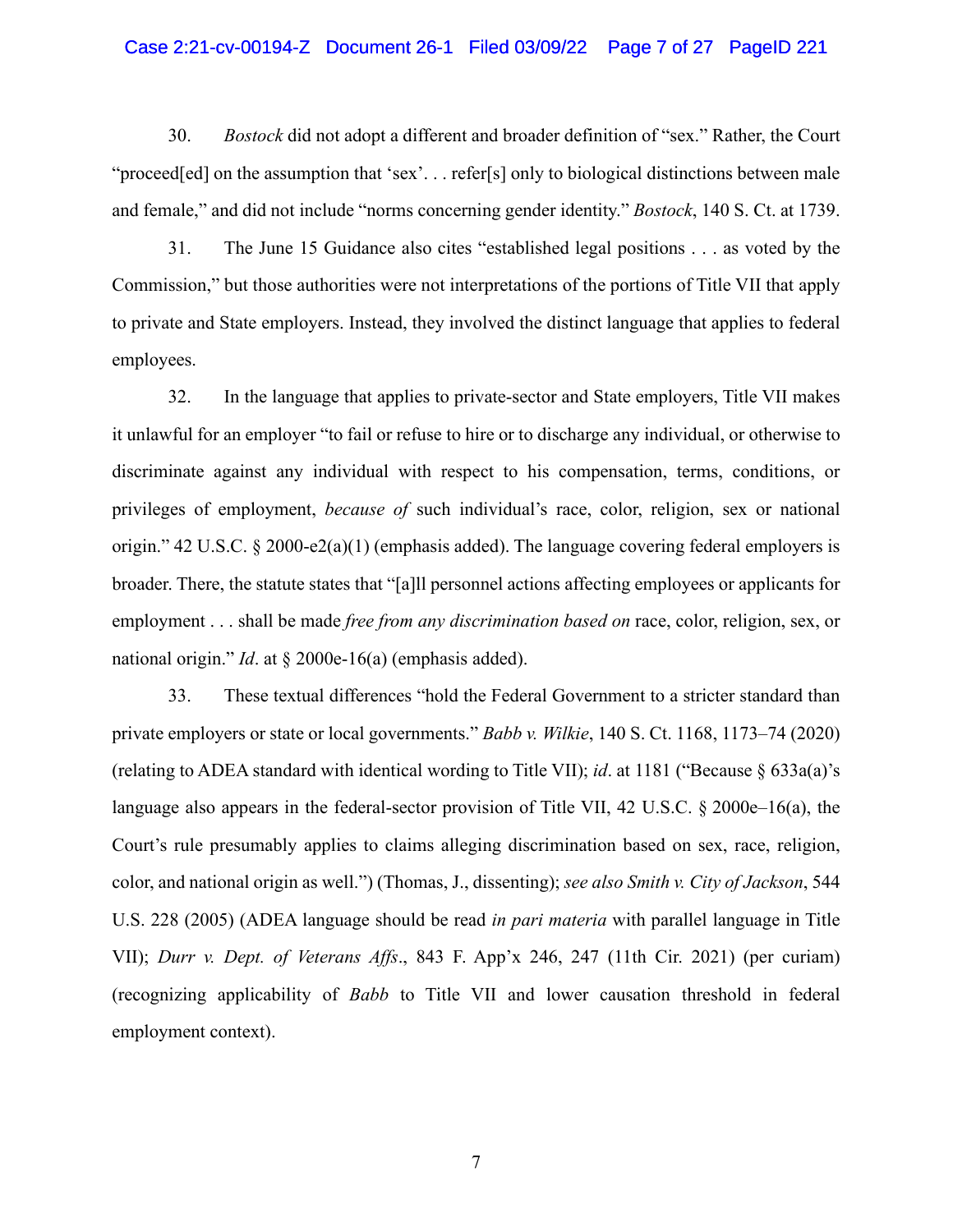### **3. The June 15 Guidance Misapplies Title VII**

34. The bathroom, dress code, and pronoun policies targeted by the June 15 Guidance do not discriminate based on gender identity and therefore do not violate *Bostock*. While that case held that "discrimination based on homosexuality or transgender status necessarily entails discrimination based on sex," 140 S. Ct. at 1747, the June 15 Guidance instead addresses "the converse question: whether discrimination on the basis of sex necessarily entails discrimination based on transgender status." *Adams v. Sch. Bd. of St. Johns Cnty*., 3 F.4th 1299, 1332 (Pryor, C.J., dissenting), *vacated, reh'g en banc granted,* 9 F.4th 1369 (11th Cir. 2021).

35. As explained by Chief Judge Pryor: "Separating bathrooms by sex treats people differently on the basis of sex. . . [but] the mere act of determining an individual's sex, using the same rubric for both sexes, does not treat anyone differently on the basis of sex." *Id.* at 1325–26 (Pryor, C.J., dissenting).

36. The June 15 Guidance explicitly allows sex-specific bathrooms and implicitly allows sex-specific dress codes and pronoun usage policies as a general matter. But it then "tr[ies] to work around [those concessions] with a linguistic device" by conflating "sex" with "gender identity." *Doe 2 v. Shanahan*, 917 F.3d 694, 723 (D.C. Cir. 2019) (Williams, J., concurring in the result) (noting transgender plaintiffs' simultaneous concession that military may have sex-specific standards and assertion that "sex" should be determined by subjective gender identity).

37. *Bostock* never defined the terms "sexual orientation," "transgender status," or "gender identity." Indeed, the issues in *Bostock* were exclusively related to discrimination based on status; no discrimination based on conduct was at issue: "Each of the three cases before us started the same way: An employer fired a long-time employee shortly after the employee revealed that he or she is homosexual or transgender—and allegedly for no reason other than the employee's homosexuality or transgender status." 140 S. Ct. at 1737; *see also id.* at 1753 ("The only question before us is whether an employer who fires someone *simply for being* homosexual or transgender" violates Title VII) (emphasis added).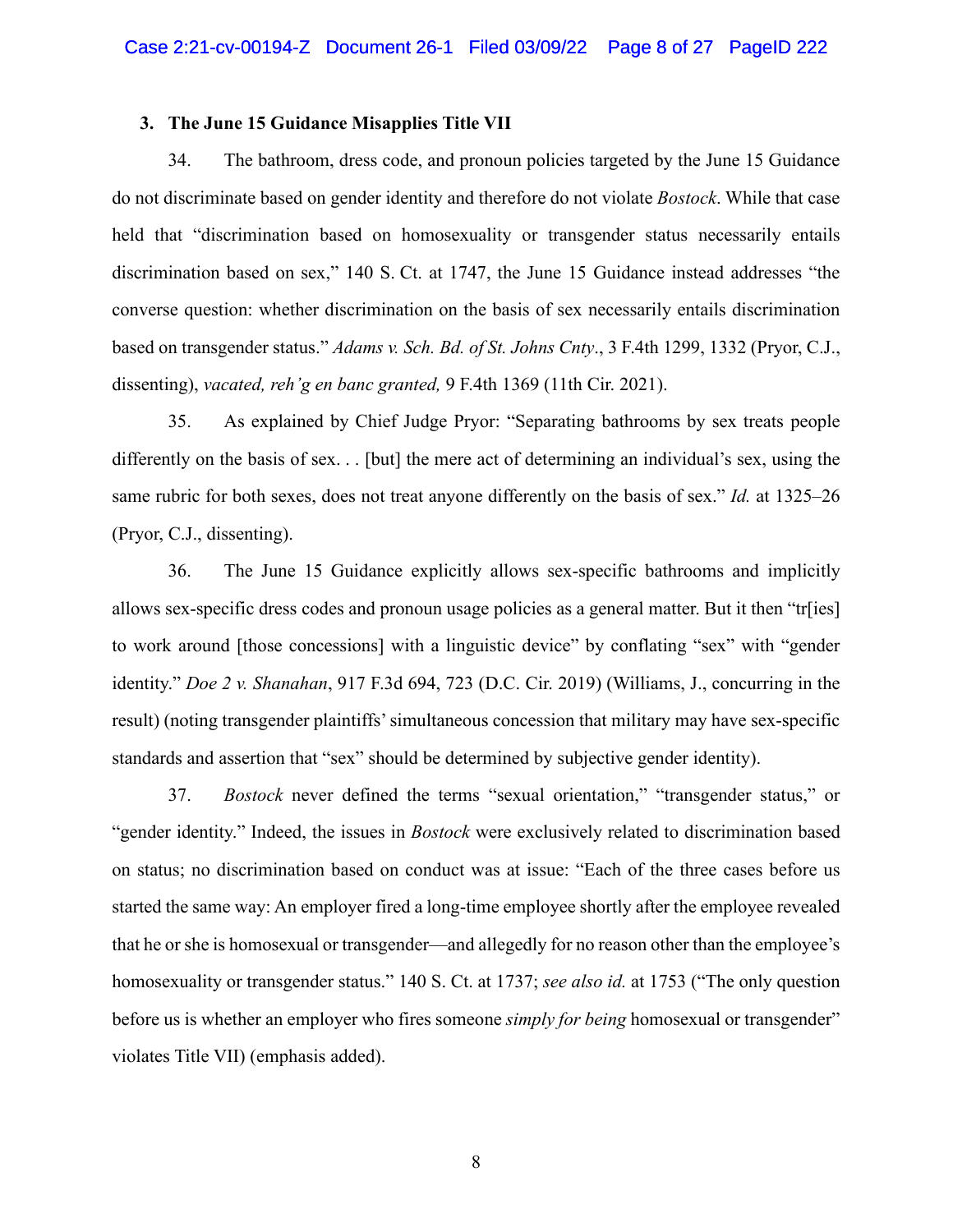## Case 2:21-cv-00194-Z Document 26-1 Filed 03/09/22 Page 9 of 27 PageID 223

38. Discrimination based on gender dysphoria or its treatment—which would include conduct such as opposite-sex dress, bathroom usage, or pronoun usage—is not the same as discrimination based on transgender *status*. *Shanahan*, 917 F.3d at 699–700.

39. For all categories in Title VII (other than religion), courts have repeatedly rejected attempts to conflate volitional behavior or attributes that are associated with protected classes. *See Espinoza v. Farah Mfg. Co*., 414 U.S. 86, 88, 95 (1973) (rejecting conflation of citizenship or alienage status with Title VII category of national origin); *EEOC v. Catastrophe Mgmt. Sols.*, 852 F.3d 1018, 1032 (11th Cir. 2016) (noting "every court to have considered the issue has rejected the argument that Title VII protects hairstyles culturally associated with race") (collecting cases); *In re Union Pac. R.R. Emp. Pracs. Litig*., 479 F.3d 936, 942–45 (8th Cir. 2007) (rejecting conflation of contraception use with Title VII category of sex); *cf*. *Hazen Paper Co., v. Biggins*, 507 U.S. 614, 608–14 (1993) (rejecting conflation of age discrimination under ADEA with seniority or pension status).

40. Simply put, gender identity is not more protected than race or national origin, and EEOC was wrong to do so in the June 15 Guidance. Practices or conduct associated with transgender status—as opposed to the status of feeling one is "really" the opposite sex—are not protected at all.

#### **B. HHS's March 2 Guidance and Its Flawed Legal Foundations**

41. On March 2, 2022, OCR issued what it termed "additional information on federal civil rights protections . . . that apply to gender affirming care." Ex. B at 1. It was neither published in the Federal Register nor promulgated subject to notice-and-comment procedures that apply to the issuance of substantive rules.

42. A press release accompanying the guidance stated that it was issued in direct response to "a gubernatorial order in Texas" and was "intended to remind Texas and others of the federal protections that exist" under HHS's erroneous interpretation of the law. *See* Statement by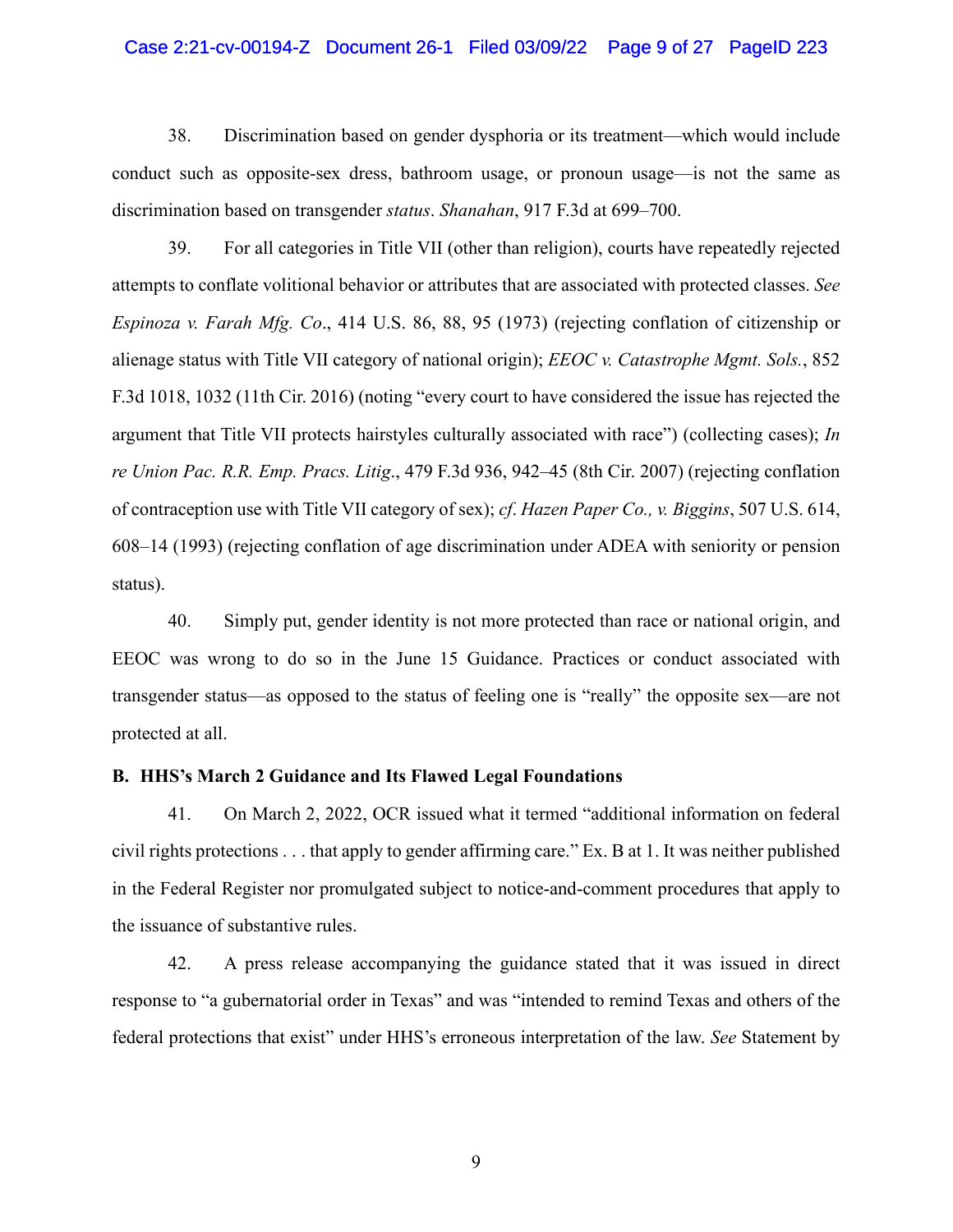HHS Secretary Xavier Becerra Reaffirming HHS Support and Protection for LGBTQI+ Children and Youth (Ex. C) at 1 (March 2, 2022).

43. The "gubernatorial order" to which the press release refers is a February 22, 2022, letter from Governor Greg Abbott to Jaime Masters, Commissioner of the Texas Department of Family and Protective Services (attached as Ex. D). In that letter, Governor Abbott directs DFPS "to conduct a prompt and thorough investigation of any reported instances" of "so-called 'sex change' procedures" conducted on minors that Texas law recognizes as child abuse. Ex. D at 1. The letter incorporates an attached opinion from Texas Attorney General Ken Paxton—instructing that "DFPS and all other state agencies must follow the law as explained in OAG Opinion No. KP-0401"— concluding that "it is already against the law to subject Texas children to a wide variety of elective procedures for gender transitioning, including reassignment surgeries that can cause sterilization, mastectomies, removals of otherwise healthy body parts, and administration of puberty-blocking drugs or supraphysiologic doses of testosterone or estrogen." *Id.* (citing OAG Opn. No. KP-0401 (attached as Ex. E) and Tex. Fam. Code § 261.001(1)(A)–(D)).

44. The March 2 Guidance does not state that it is adopting a policy. Rather, it states that it "is providing additional information on federal civil rights protections . . . that apply to gender affirming care." Ex. B at 1. In bolded, inflated-size type, it invites "[p]arents and caregivers who believe their child has been denied health care, including gender affirming care, on the basis of that child's gender identity" and "[h]ealth care providers who believe that they are or have been unlawfully restricted from providing health care to a patient on the basis of that patient's gender identity" to "file a complaint with OCR." *Id.*

45. Section 1557 of the Affordable Care Act makes it illegal for an entity receiving funds for a program under that law to discriminate against a person's participation in or receipt of benefits under such a program based on, among other things, the person's sex. *See* 42 U.S.C. § 18116 (incorporating 20 U.S.C. § 1681 (Title IX)). According to the March 2 Guidance, "federally-funded [sic] covered entities restricting an individual's ability to receive medically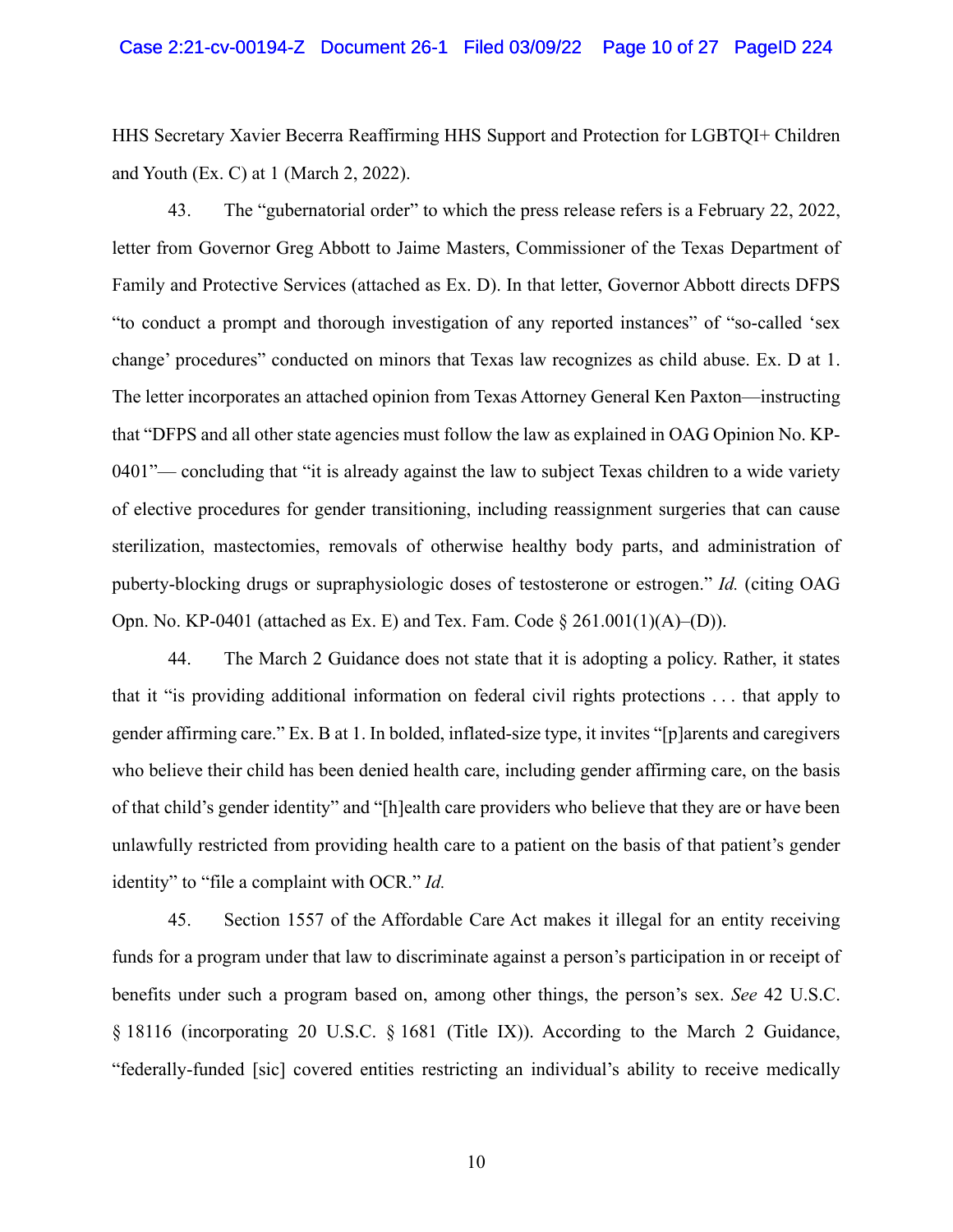### Case 2:21-cv-00194-Z Document 26-1 Filed 03/09/22 Page 11 of 27 PageID 225

necessary care, including gender-affirming care, from their [sic] health care provider solely on the basis of their sex assigned at birth or gender identity likely violates Section 1557." Ex. B at 2.

46. Because Section 1557 does not mention the concept of gender identity, the March 2 Guidance necessarily relies on *Bostock* for this interpretation of sex discrimination. But, as discussed above, *Bostock* proceeds directly on the assumption that "'sex' . . . refer[s] only to biological distinctions between male and female." 140 S. Ct. at 1739.

47. Nothing in *Bostock* altered the distinction between individuals who are legal adults and individuals who are minors, nor did anything in *Bostock* indicate that conduct associated with gender identity is protected. Only discrimination that is "inextricably" related to sex is forbidden by Title VII; distinctions "related to sex in some vague sense" or having only "some disparate impact on one sex or the other" are not reached by the statute. *Id*. at 1741–42.

48. *Bostock* did not make a protected class those suffering from gender dysphoria, "a mental health condition from which only a subset of transgender people suffer. It is a serious mental health condition that is recognized by the American Psychiatric Association's Diagnostic and Statistical Manual of Mental Disorders." *Shanahan*, 917 F.3d at 708 (Williams, J., concurring in the result) (cleaned up).

49. A recommended treatment for this mental disorder "includes, as appropriate, gender transition, which includes social transition, hormone therapy, and surgical interventions to bring the body into alignment with one's gender identity." *Id*. (cleaned up). Social transition, which is "the sole choice of many, consists simply of living one's life fully in accordance with one's gender identity, which typically includes publicly identifying oneself as that gender through all of the ways that people signal their gender to others such as through their name, pronoun usage, dress, manner and appearance, and social interactions." *Id*. at 708–09 (cleaned up).

50. By contrast, few transgender people take the extreme step of surgical body modification. Only 2% of biologically male transgender persons undergo "sex reassignment surgery"; this number is only 10% for biologically female transgender persons. *Id.* at 708.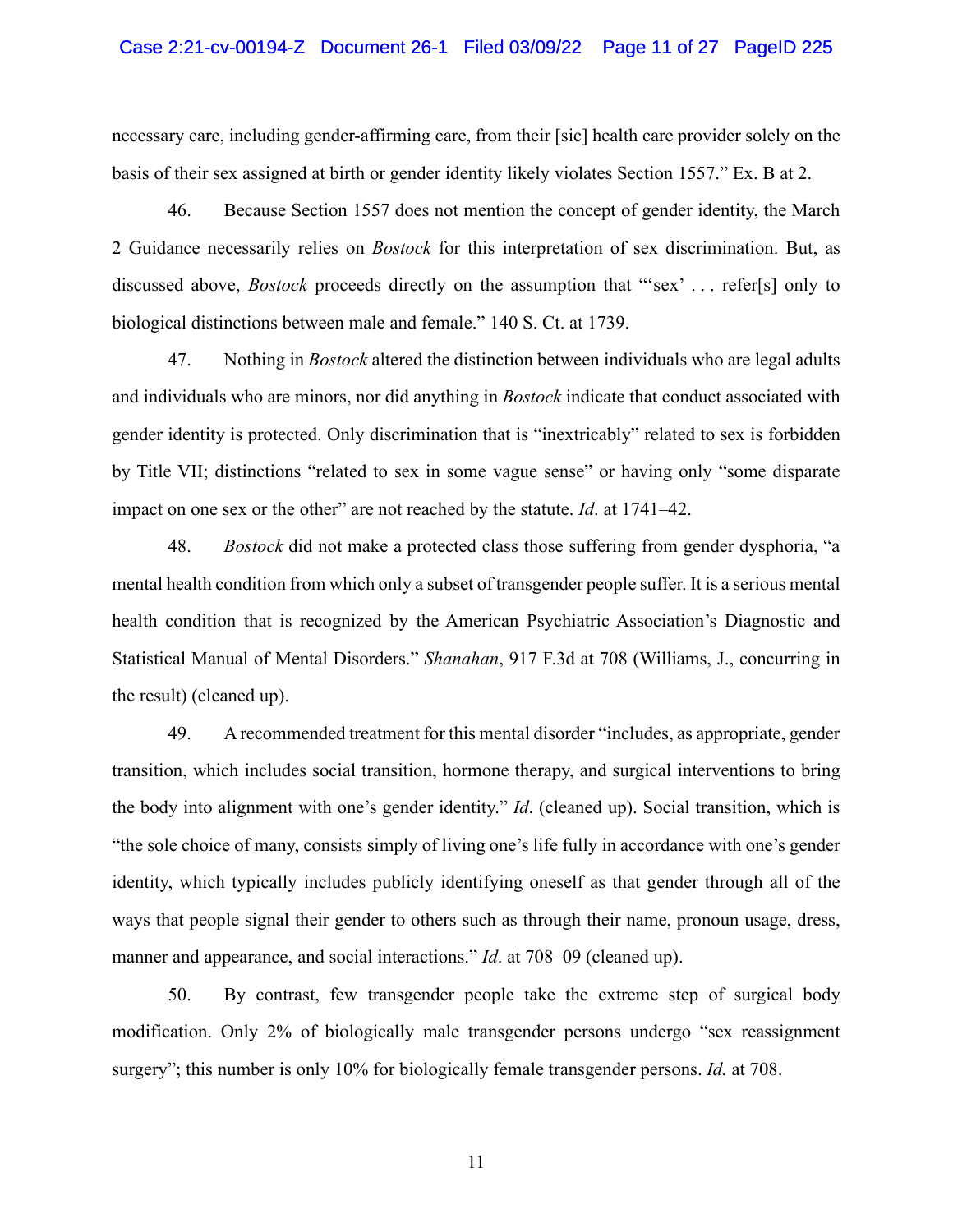51. In sum, being "transgender" is defined "in terms of how one *identifies*, not how one *lives*." *Id*. at 722 (emphasis in original; cleaned up). This distinction has a meaningful practical application: "[O]nly 55% of transgender individuals report living in their preferred gender," and "of the remainder only half—27% of the total—even wished to transition at some point in the future." *Id*.

52. "Transgender individuals have a gender identity—an internalized, felt sense of who they are as male or female—that does not align with their sex assigned at birth." *Id.* at 708 (cleaned up). But the March 2 Guidance does not address discrimination against persons based on their "internalized, felt sense of who they are as male or female"—it instead seeks to require exceptions from Texas's law regarding child abuse for medical procedures that would concededly constitute child abuse when performed on non-transgender children. But such special treatment violates *Bostock'*s admonition that "[a]n individual's homosexuality or transgender status is not relevant to" decisions governed by a prohibition on sex discrimination. *Bostock*, 140 S. Ct. at 1741.

53. *Bostock* does not allow any expansion of this concept to conduct that may be "associated with" transgender status—or any expansion as to sexual orientation beyond the internal orientation of one's sexual attraction. Any such conduct would only be "related [to transgender status] in 'some vague sense,'" or merely have "some disparate impact" on transgender persons. *Bostock*, 140 S. Ct. at 1742. Given that many transgender persons make no attempt to socially transition through dressing as or using bathrooms of the opposite sex, or demand to be referred to by pronouns of the opposite sex—much less undergo hormone treatment or genital mutilation—such behavior is not "inextricably" related to transgender status, and thus not sufficiently related to sex to be reached by Section 1557. *Id*.

54. The March 2 Guidance also states that "Section 504 [of the Rehabilitation Act] protects qualified individuals with disabilities from discrimination in programs and activities receiving federal financial assistance" and that "[g]ender dysphoria may, in some cases, qualify as a disability under" that law. Ex. B at 2. It concludes on that basis that "[r]estrictions that prevent otherwise qualified individuals from receiving medically necessary care on the basis or their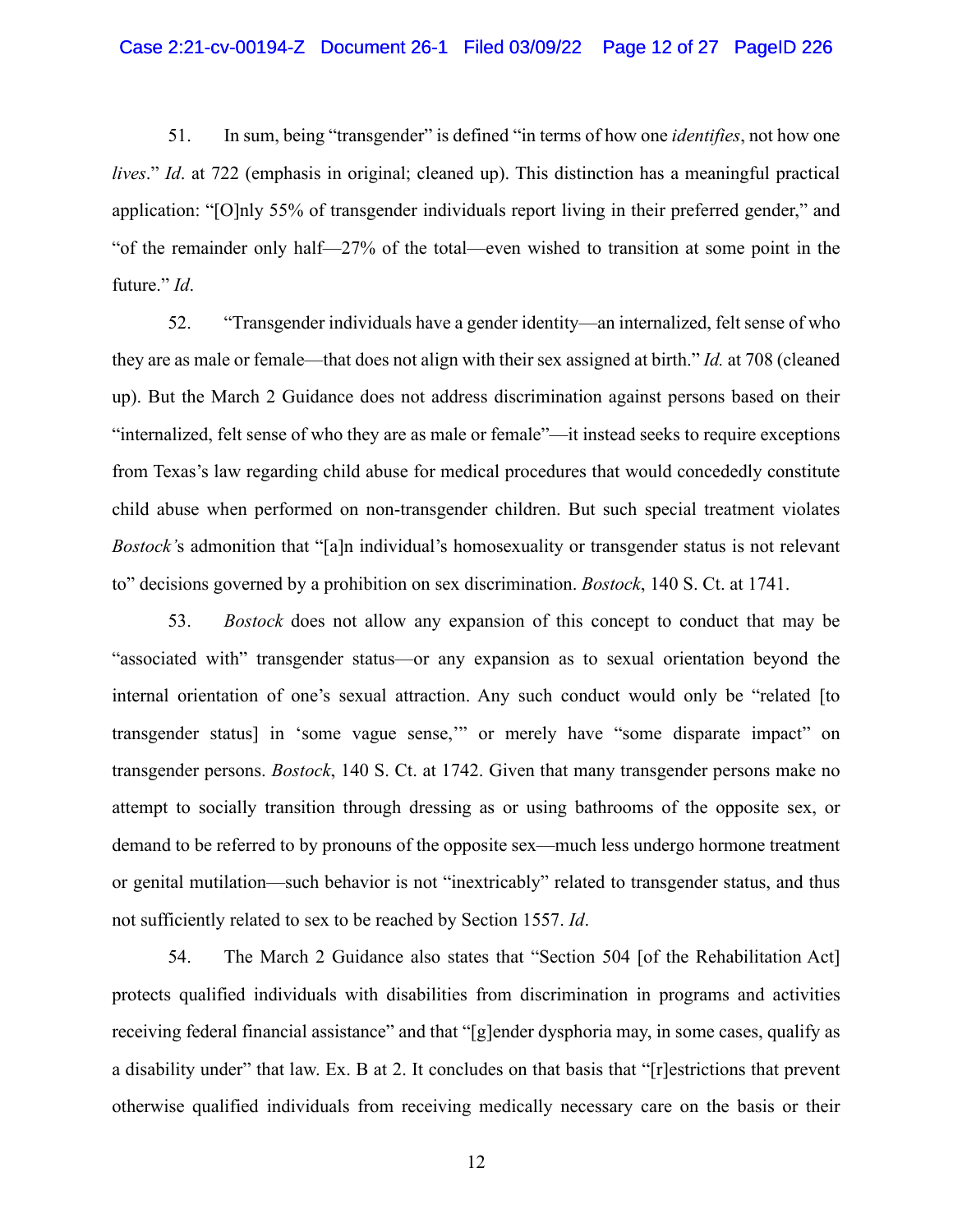gender dysphoria . . . may, therefore, also violate Section 504[.]" *Id.* But Congress has explicitly exempted gender dysphoria from the definition of "disability" under Section 504 and the Americans with Disabilities Act except when that condition itself results from a physical impairment. *See* 42 U.S.C. § 12211(b). [1](#page-12-0) Consistent with this narrow exception, Texas's child abuse laws recognize "rare circumstances" of medical necessity for "children [who] have a medically verifiable genetic disorder of sex development or do not have the normal sex chromosome structure for male or female." Ex. E at 2.

## **C. The Effect of the Guidance Documents on the State of Texas**

55. The State of Texas employs hundreds of thousands of people. TDA alone employs approximately 615 people.

56. TDA requires its employees to dress tastefully and professionally and be wellgroomed. If any employee dressed as a member of the opposite sex, TDA would consider such conduct to be a violation of its standards.

57. TDA has both unisex single-occupancy bathrooms and bathrooms that are designated by sex. It interprets "sex" as referring to biological sex rather than gender identity. If any employee wanted to use the bathrooms designated for the opposite sex, TDA would reject such a request.

58. TDA does not have a policy of directing its employees to use pronouns based on gender identity to refer to other employees. It also does not discipline employees based on any use of pronouns based on biological sex rather than the gender identity of other employees. If any employee wanted TDA to require other employees to use pronouns based on gender identity, TDA would reject such a request.

<span id="page-12-0"></span><sup>&</sup>lt;sup>1</sup> Section 1557 prohibits discrimination against those who may not be discriminated against under the Rehabilitation Act by citing to 29 U.S.C. § 794. That section defines "disability" by reference to 29 U.S.C. § 705(20). That definition states that "individual with a disability" means "any person who has a disability as defined in Section 12102 of title 42." 29 U.S.C. § 705(20)(B). Section 12102 is part of Chapter 126 of Title 42, and "[u]nder [that] chapter, the term 'disability' shall not include . . . gender identity disorders not resulting from physical impairments. . . ." 42 U.S.C. § 12211.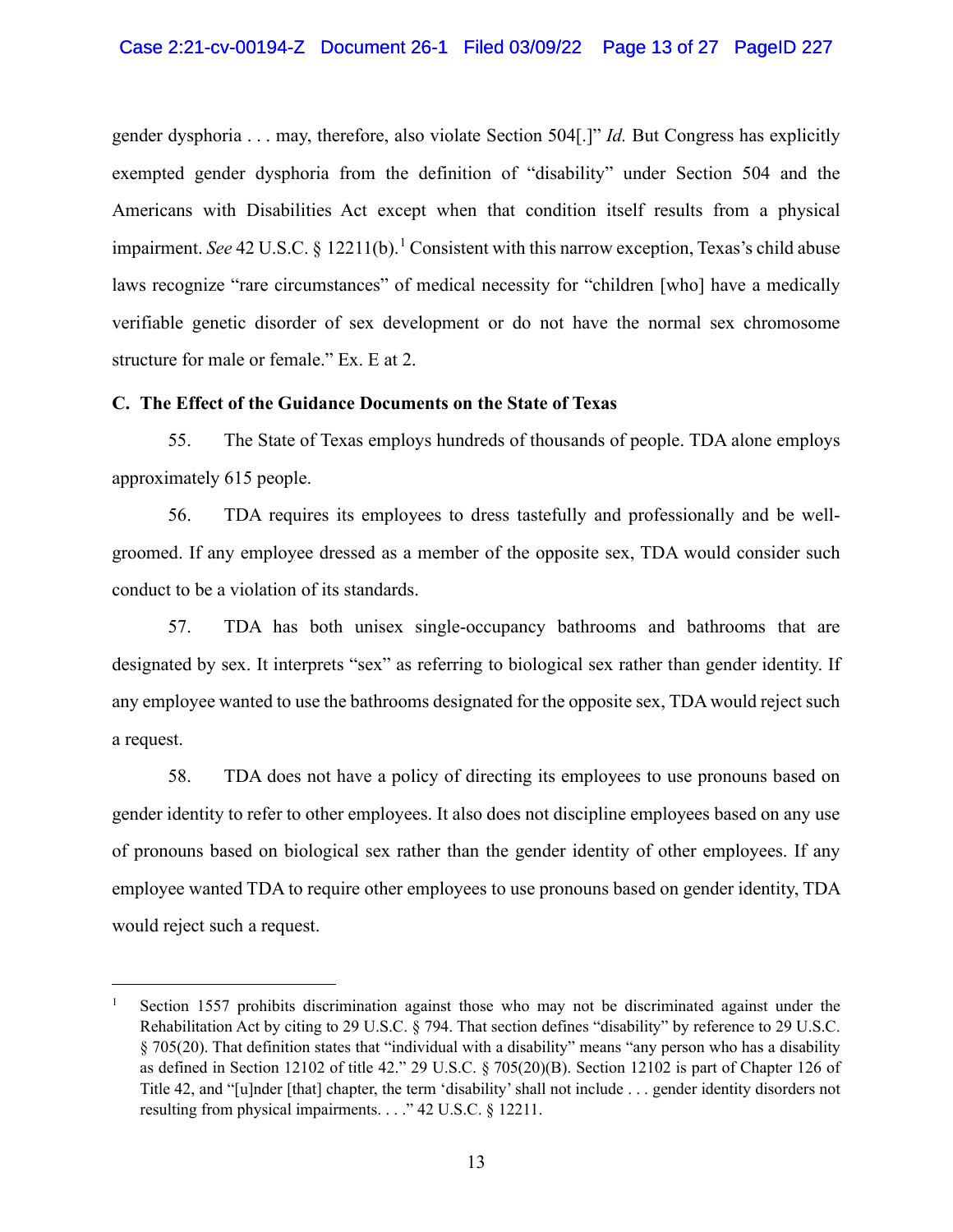### Case 2:21-cv-00194-Z Document 26-1 Filed 03/09/22 Page 14 of 27 PageID 228

59. The State of Texas receives billions of dollars of funding from the federal government each year. The most significant of those funds are those dedicated to Texas's healthcare services. In Fiscal Year 2020, Texas's Department of State Health Services received approximately \$1.36 billion in federal funds; the State's Health and Human Services Commission received more than \$26 billion. Those funds made up, respectively, 67% and 62% of those agencies' budgets.

60. Covered entities that are found to violate the March 2 Guidance may lose their federal funding, be barred from doing business with the government, or risk false claims liability. 45 C.F.R. § 92.5(a).

61. Section 1557 empowers OCR "to handle complaints, initiate and conduct compliance reviews, conduct investigations, supervise and coordinate compliance within the Department, make enforcement referrals to the Department of Justice" for violations of Section 1557. 42 U.S.C. § 92.5(b).

62. The March 2 Guidance is a threat to the State—a threat that HHS will withhold funds to which Texas is legally entitled under the terms of the laws and regulations governing those federal programs unless it reforms its laws to comport with HHS's erroneous interpretation of federal law. Further, the March 2 Guidance itself binds HHS's employees and agents, requiring investigators and agency adjudicators to determine that the State has violated the law if its actions do not comport with the erroneous interpretation HHS has promulgated. And the threat of investigation itself imposes costs on the State; it must prepare for, and will have to defend against, investigations of the sort that HHS has explicitly invited based upon its erroneous interpretation of the law and its publicizing that erroneous interpretation to persons who would not otherwise have filed complaints that will now result in investigations.

63. The June 15 Guidance has a direct and immediate impact on the day-to-day business of the State, its agencies, and its political subdivisions, including TDA.

64. Plaintiff faces imminent injury for noncompliance with the June 15 Guidance in the form of EEOC investigations, Justice Department enforcement actions, and suits by "private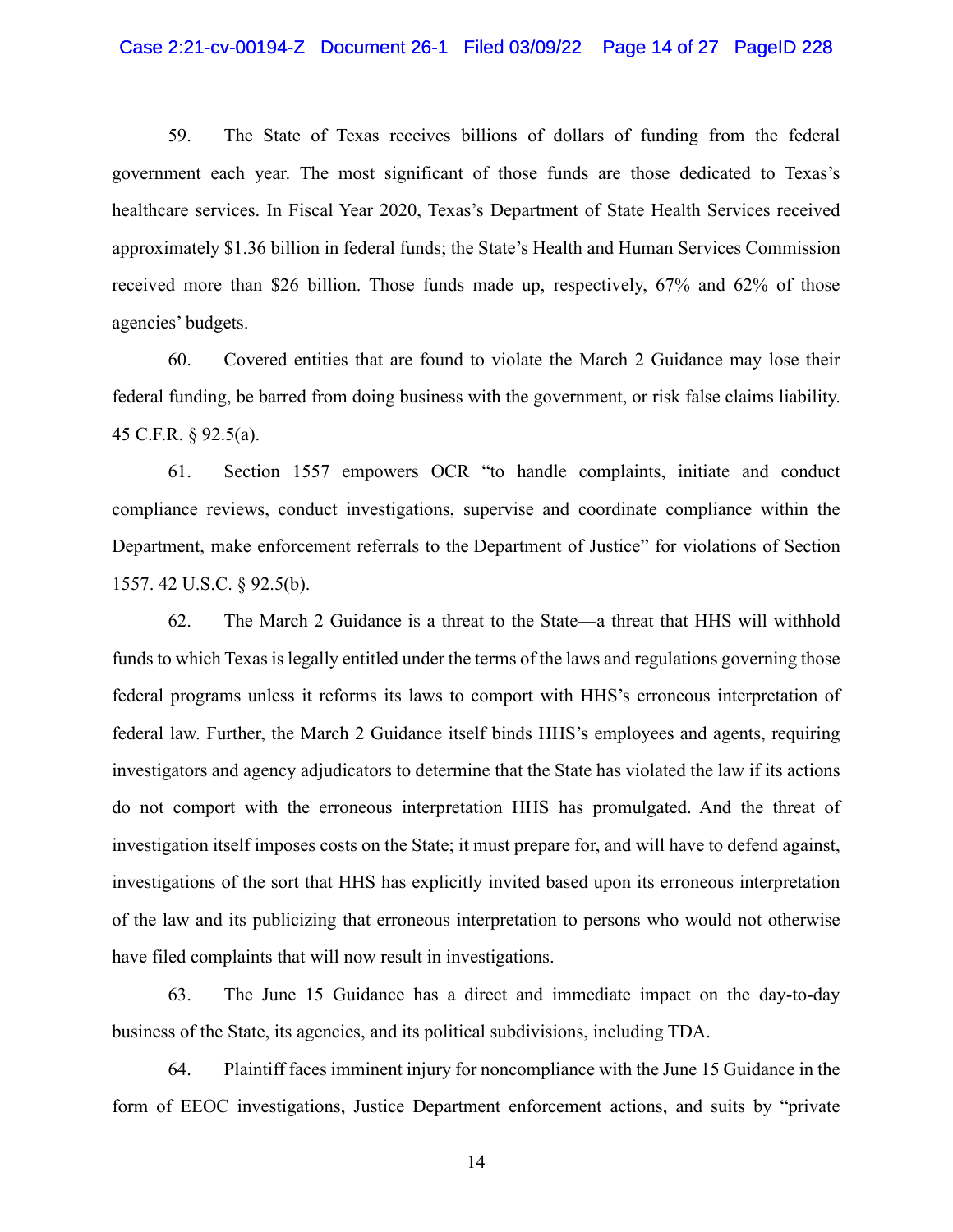### Case 2:21-cv-00194-Z Document 26-1 Filed 03/09/22 Page 15 of 27 PageID 229

attorneys general," *Trafficante v. Metropolitan Life Ins. Co.*, 409 U.S. 205, 211 (1972), authorized by the Justice Department. State employers, including TDA, no less than private ones, are susceptible to "charges" of discrimination based on EEOC's unlawful interpretation of Title VII. *See* 42 U.S.C. § 2000e-5(b).

65. The only difference between EEOC's authority regarding State employers and private ones is that the Commission generally does not have the authority to directly initiate a civil enforcement action against the former. *See* 42 U.S.C. § 2000e-5(f)(1). When it is a State employer that allegedly committed an unlawful employment practice, EEOC must refer the charge of discrimination to the Attorney General. *Id*. The Attorney General, in turn, can either sue the State or authorize the employee to do so. *Id*.

66. But EEOC does have the authority to investigate and adjudicate Title VII claims against a State employer where the claim is on behalf of certain high-level state employees. *See* 42 U.S.C. § 2000e-16c; 29 C.F.R. §§ 1603.109, 1603.304.

67. The State and its agencies often face lawsuits under Title VII, including on the basis of sex discrimination.

68. Burrows—in the name of EEOC—has issued a substantive interpretation of Title VII that purports to preempt the State's sovereign power to enact and abide by its workplace policies. The State must analyze, agency by agency, the risk of EEOC investigations arising from the June 15 Guidance's standards, facing the forced choice of either changing their policies at taxpayer expense or ignoring the June 15 Guidance and accepting impending enforcement actions and increased costs of litigation and liability under Title VII.

### **IV. CLAIMS FOR RELIEF**

### **COUNT I**

#### **EEOC Defendants: Action Not in Accordance With Law**

69. The June 15 Guidance is a final agency action reviewable under the APA. *See* 5 U.S.C. § 701(a). There is no "evidence of legislative intention to preclude review" of the June 15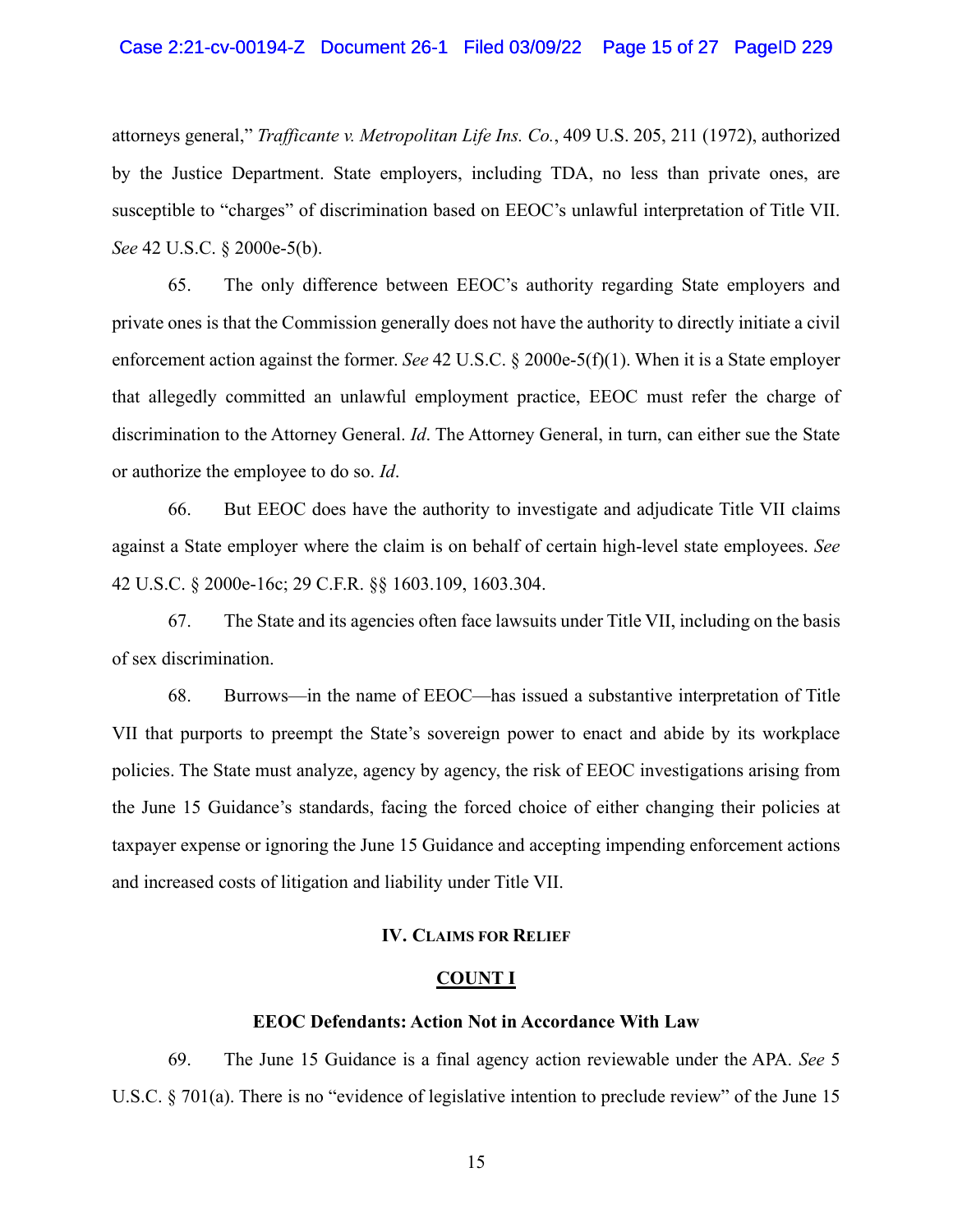Guidance, much less the "clear and convincing evidence" that is required. *Japan Whaling Assn. v. Am. Cetacean Socy.*, 478 U.S. 221, 230 n.4 (1986).

70. The June 15 Guidance is not in accordance with law because it contradicts Title VII. Title VII, as interpreted by *Bostock*, forbids discrimination based on sexual orientation and gender identity because discriminating on those grounds treats employees differently based on the biological distinction between male and female. The June 15 Guidance, on the other hand, requires employers to treat employees of the same sex differently based on the employee's gender identity—it does this by mandating accommodations for transgender employees with regard to workplace policies that are not based on gender identity.

71. It therefore violates the APA. It is both "arbitrary, capricious, an abuse of discretion, or otherwise not in accordance with law" and "in excess of statutory jurisdiction, authority, or limitations." 5 U.S.C. § 706(2)(A), (C).

72. Because the March 2 Guidance are not in accordance with the law, it is invalid and must be set aside. 5 U.S.C. § 706.

#### **COUNT II**

### **EEOC Defendants: Substantive Violation of the First Amendment**

73. The June 15 Guidance is "not in accordance with law" and "contrary to constitutional right, power, privilege, or immunity," 5 U.S.C. § 706(2)(A)–(B), because it violates the First Amendment to the U.S. Constitution.

74. By purporting to require that employers and their employees use of an individual's preferred pronouns based on subjective gender identity rather than biological sex, the June 15 Guidance unconstitutionally compels and restrains speech. *Meriwether v. Hartop*, 992 F.3d 492 (6th Cir. 2021).

75. Adopting the policies required by the June 15 Guidance would cause Texas to violate its employees' free speech rights.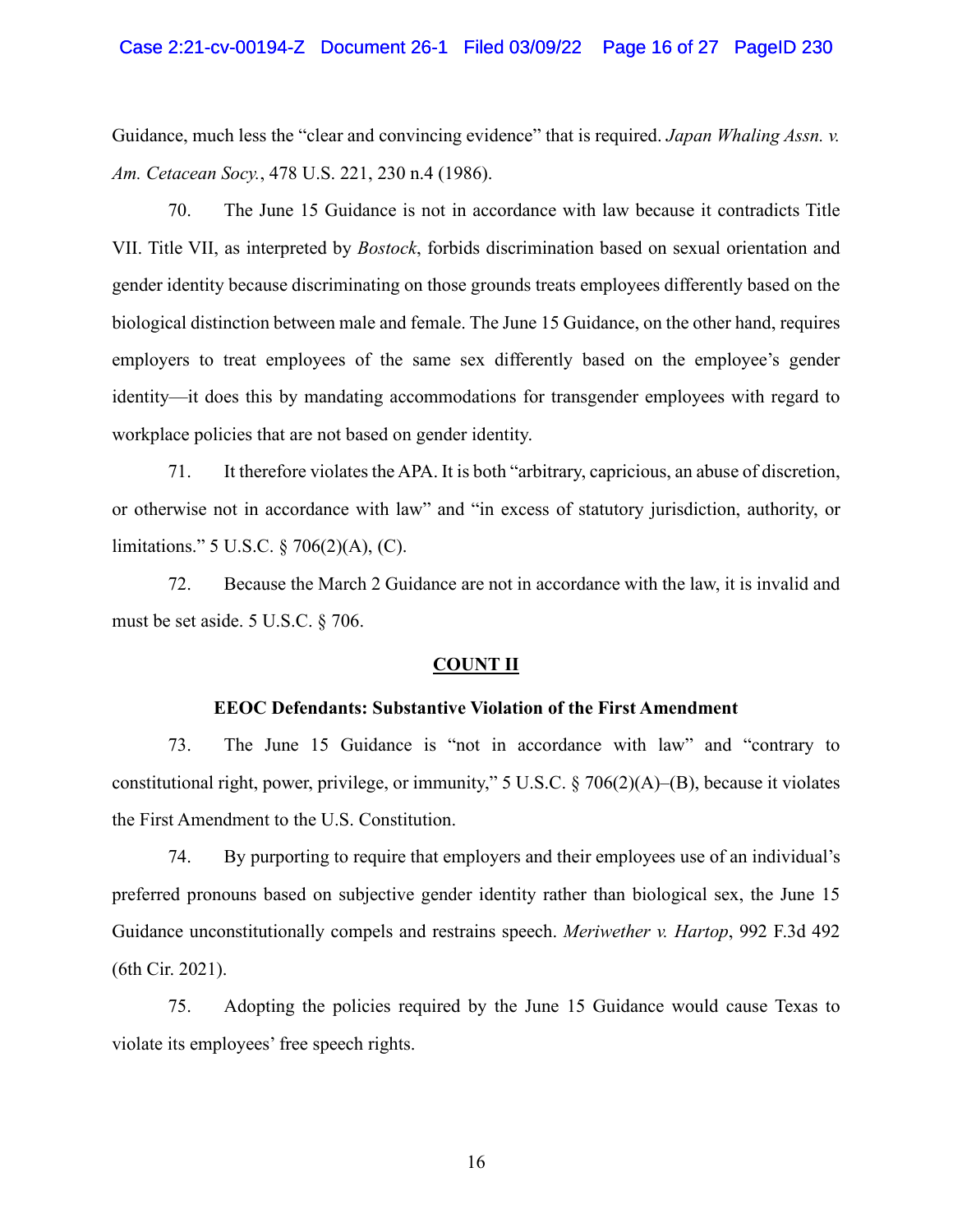### **COUNT III**

# **EEOC Defendants: Procedural Violation of Title VII—Failure to Follow Statutory Requirements to Issue Technical Assistance**

76. The June 15 Guidance is a final agency action.

77. The June 15 Guidance is categorized as a "technical assistance document," Ex. A at 1, but was not adopted by the means prescribed by Title VII for such documents.

78. EEOC has the power "to furnish to persons subject to this subchapter such technical assistance as they may request to further their compliance with this subchapter or an order issued thereunder." 42 U.S.C. § 2000e-4(g)(3).

79. Exercising that power, just like "exercis[ing] all the powers of the Commission," requires action of a majority of "a quorum" of "three members." *Id*. § 2000e-4(c). Although the Chairman, acting alone, is responsible "for the administrative operations of the Commission," *id*. § 2000e-4(a), she cannot provide "technical assistance," *id*. § 2000e-4(g)(3).

80. The June 15 Guidance was also not issued in accordance with Title VII's process for providing technical assistance.

81. Title VII establishes "a revolving fund . . . to pay the cost (including administrative and personnel expenses) of providing . . . technical assistance." *Id*. § 2000e-4(k)(1). To replenish the fund, EEOC must "charge fees . . . to offset the costs of . . . technical assistance." *Id*. § 2000e- $4(k)(2)(A)$ . "Such fees" must "be imposed on a uniform basis on persons and entities receiving such . . . assistance." *Id*. § 2000e-4(k)(2)(A)(i).

82. EEOC has not, however, followed this process or charged any fees at all related to the June 15 Guidance; it is available for free online on the Commission's website. *See* https://www.eeoc.gov/laws/guidance/protections-against-employment-discrimination-basedsexual-orientation-or-gender.

83. Because it did not follow the proper procedures, EEOC therefore cannot defend its issuance of the June 15 Guidance as an effort to provide "technical assistance."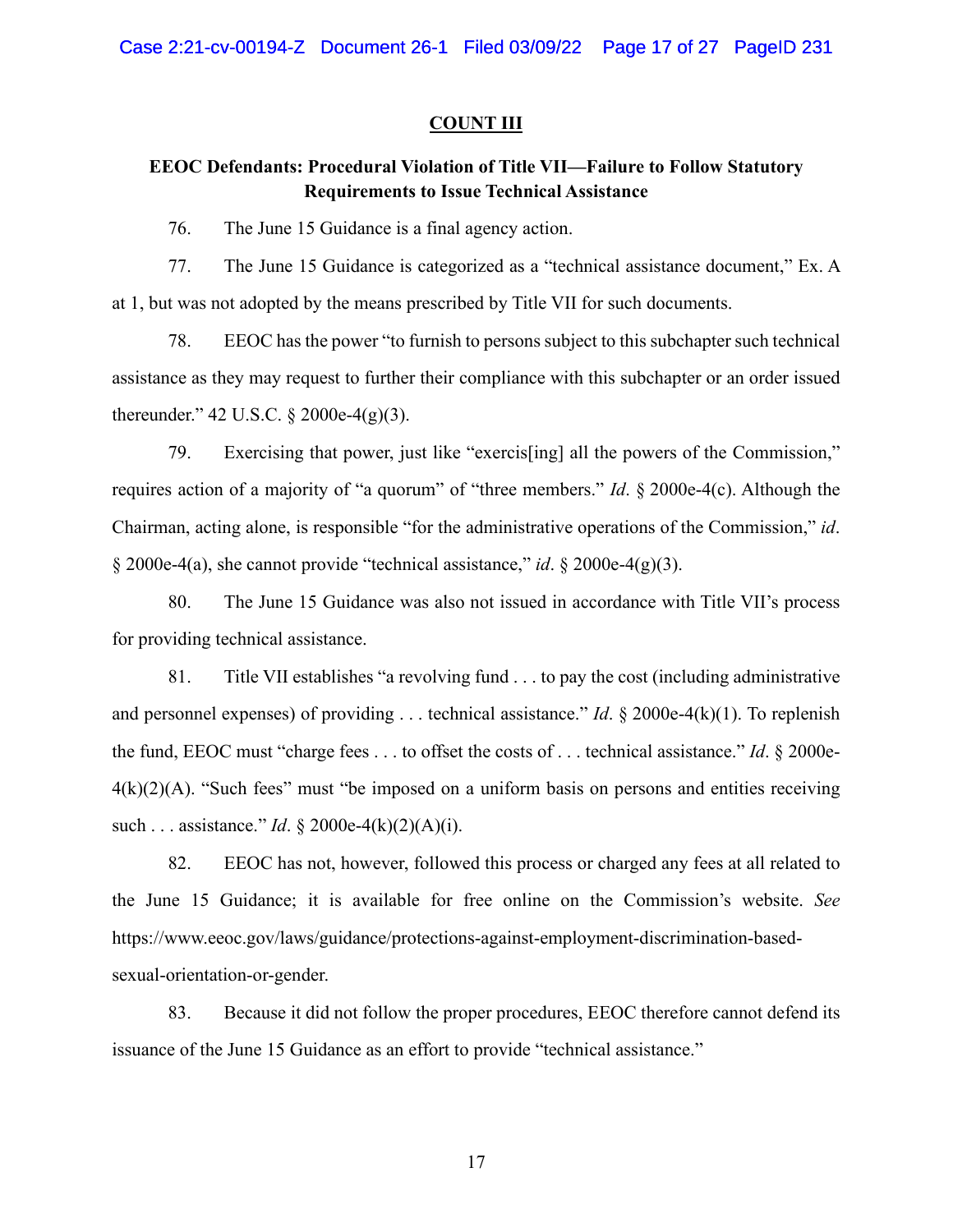84. The June 15 Guidance therefore violates the APA. It is "arbitrary, capricious, an abuse of discretion, or otherwise not in accordance with law," "in excess of statutory jurisdiction, authority, or limitations," and "without observance of procedure required by law." 5 U.S.C.  $§ 706(2)(A), (C), (D).$ 

## **COUNT IV**

# **EEOC Defendants: Procedural Violation of Title VII—Issuance of an Invalid Substantive Rule**

85. The June 15 Guidance is a final agency action.

86. EEOC "may issue only 'procedural regulations' implementing Title VII and may not promulgate substantive rules." *Texas v. EEOC*, 933 F.3d 433, 439 (5th Cir. 2019) (citing 42 U.S.C. § 2000e-12(a)).

87. There are "two criteria [that] distinguish [procedural rules] from substantive rules: whether the rule (1) impose[s] any rights and obligations and (2) genuinely leaves the agency and its decisionmakers free to exercise discretion." *Texas v. United States*, 809 F.3d 134, 151–155 (5th Cir. 2015) (quotation omitted). Under those criteria, the June 15 Guidance is a substantive rule.

88. "Because the Guidance is a substantive rule, and the text of Title VII and precedent confirm that EEOC lacks authority to promulgate substantive rules implementing Title VII," *Texas*, 933 F.3d at 451, it is unlawful.

89. The June 15 Guidance therefore violates the APA. It is both "arbitrary, capricious, an abuse of discretion, or otherwise not in accordance with law" and "in excess of statutory jurisdiction, authority, or limitations."  $5 \text{ U.S.C.} \$   $706(2)(\text{A})$ , (C).

## **COUNT V**

# **EEOC Defendants and HHS Defendants: Failure to Follow the Requirements of Noticeand-Comment Rulemaking**

90. The June 15 Guidance and the March 2 Guidance are final agency actions reviewable under the APA. *See* 5 U.S.C. § 701(a).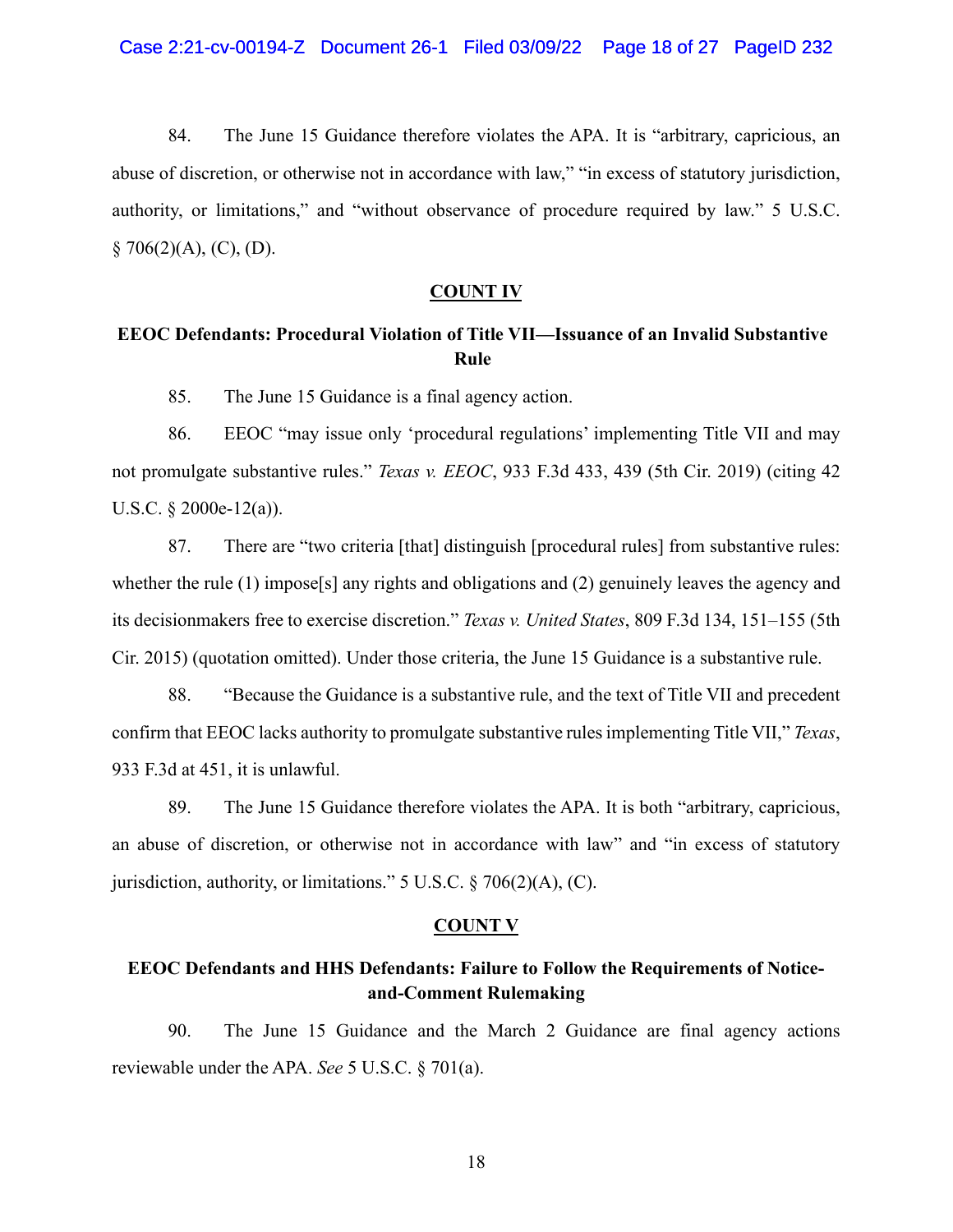91. Because they mandate requirements not required by Title VII or Section 1557 on employers and funding recipients, respectively, both Guidance documents are substantive or legislative rules that required notice-and-comment rulemaking. *See* 5 U.S.C. § 553. They are not exempt from the APA's notice-and-comment requirements as interpretive rules, general statements of policy, or rules of agency organization, procedure, or practice. *See id.* § 553(b)(A).

92. Because EEOC and HHS did not use notice-and-comment procedures, the June 15 Guidance and March 2 Guidance are invalid. *See* 5 U.S.C. § 706.

### **COUNT VI**

# **EEOC Defendants: Failure to Follow Proper Procedures—Violation of Agency's Own Regulations**

93. The June 15 Guidance is a final agency action.

94. Burrows lacked the authority to issue the June 15 Guidance on her own. When a "guidance document sets forth the Commission's position on a legal principle for the first time or change[] the Commission's legal position on any issue, the Commission must approve the guidance document by majority vote." 29 C.F.R. § 1695.2(d).

95. The June 15 Guidance announced a new legal position: that non-federal employers are obligated to treat biological men as women and treat biological women as men. *See* Ex A at Questions 9–11.

96. The June 15 Guidance attempts to downplay the significance of this change by pointing to previous precedent about federal employers. *Id.* But as Title VII establishes different standards for federal and non-federal employers, an assertion that precedent governing federal employers extends to non-federal employers is a new legal position.

97. Because the Commission did not "approve the guidance document by a majority vote," 29 C.F.R. § 1695.2(d), it is invalid.

98. Alternatively, even if the June 15 Guidance did not set forth a new or changed position under 29 C.F.R. § 1695.2(d), Burrows would have had to circulate the document "to the Commission for informational purposes for a period of not less than five days, unless emergency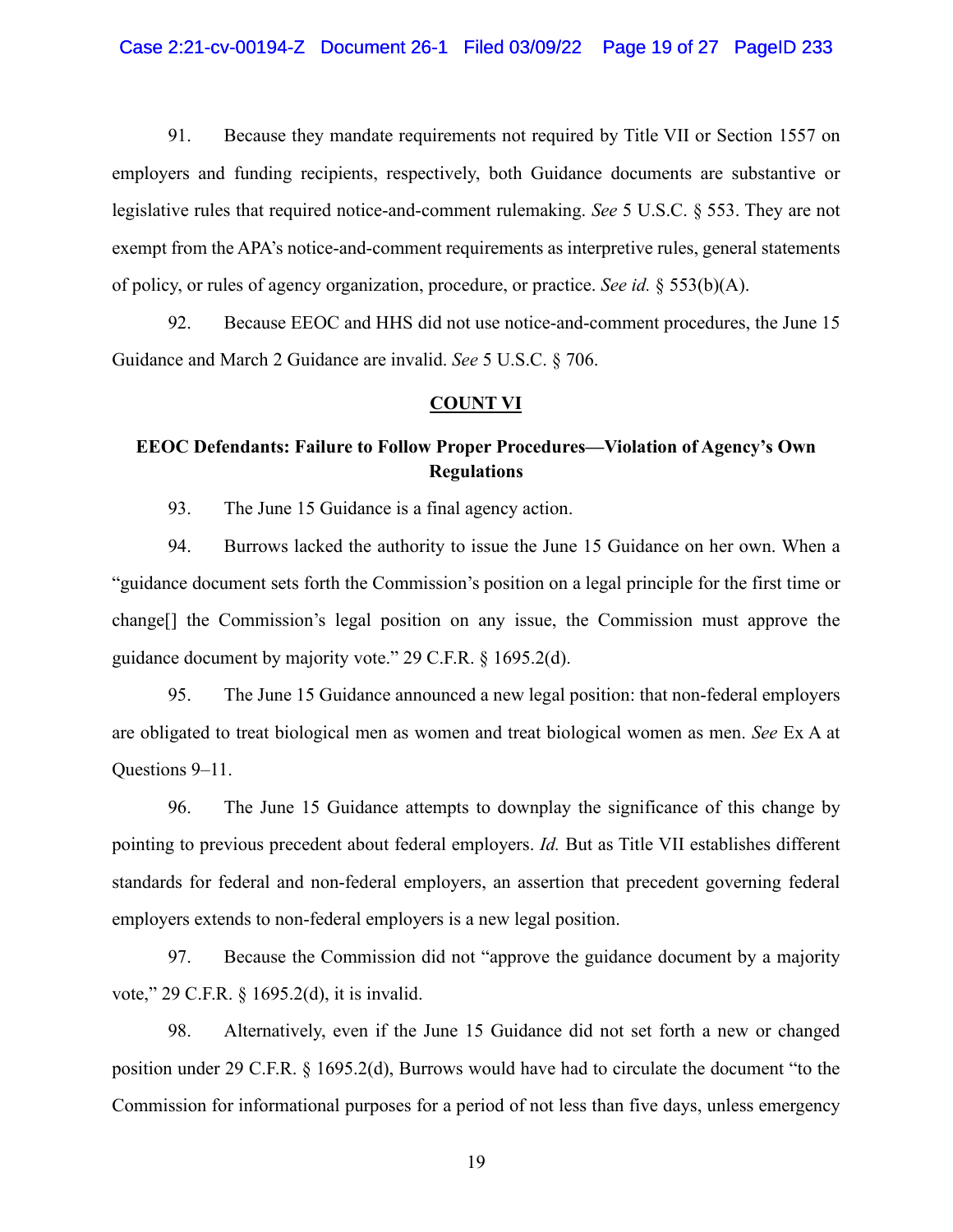## Case 2:21-cv-00194-Z Document 26-1 Filed 03/09/22 Page 20 of 27 PageID 234

circumstances do not allow." *Id.* On information and belief, she did not do so. Nor did she invoke the "emergency circumstances" exception that would have allowed her to do so. *See* Ex. A. Indeed, she could not have done so as there was no basis to do so. The June 15 Guidance is thus procedurally invalid.

99. More, Burrows violated the procedural requirements governing cost estimates. EEOC's procedural obligations turn in large part on whether a guidance document is "significant." *Compare* 29 C.F.R. § 1695.5(a) (imposing requirements for "[e]ach proposed significant guidance document"), and *id.* § 1695.4(b) (the procedures described in § 1695.5" are not required "[i]f the guidance document is determined not to be significant"). To avoid gamesmanship, the regulations explain how to determine significance.

100. Second, before issuing guidance, EEOC must provide the Office of Information and Regulatory Affairs "an opportunity to review a guidance document to determine if it meets the definition of "'significant guidance document.'" 29 C.F.R. § 1695.4(a). On information and belief, Burrows did not.

101. Because EEOC did not comply with its own rules, the June 15 Guidance violates the APA because it is "arbitrary, capricious, an abuse of discretion, or otherwise not in accordance with law," and "without observance of procedure required by law." 5 U.S.C. § 706(2)(A), (D).

## **COUNT VII**

# **EEOC Defendants and HHS Defendants: Failure to Follow Proper Procedures—Failure to Publish Substantive Rule of General Applicability**

102. The June 15 Guidance and the March 2 Guidance are final agency actions reviewable under the APA. *See* 5 U.S.C. § 701(a).

103. The Freedom of Information Act requires agencies to publish in the Federal Register all "substantive rules of general applicability adopted as authorized by law, and statements of general policy or interpretations of general applicability formulated and adopted by the agency." 5 U.S.C. § 552(a)(1)(D).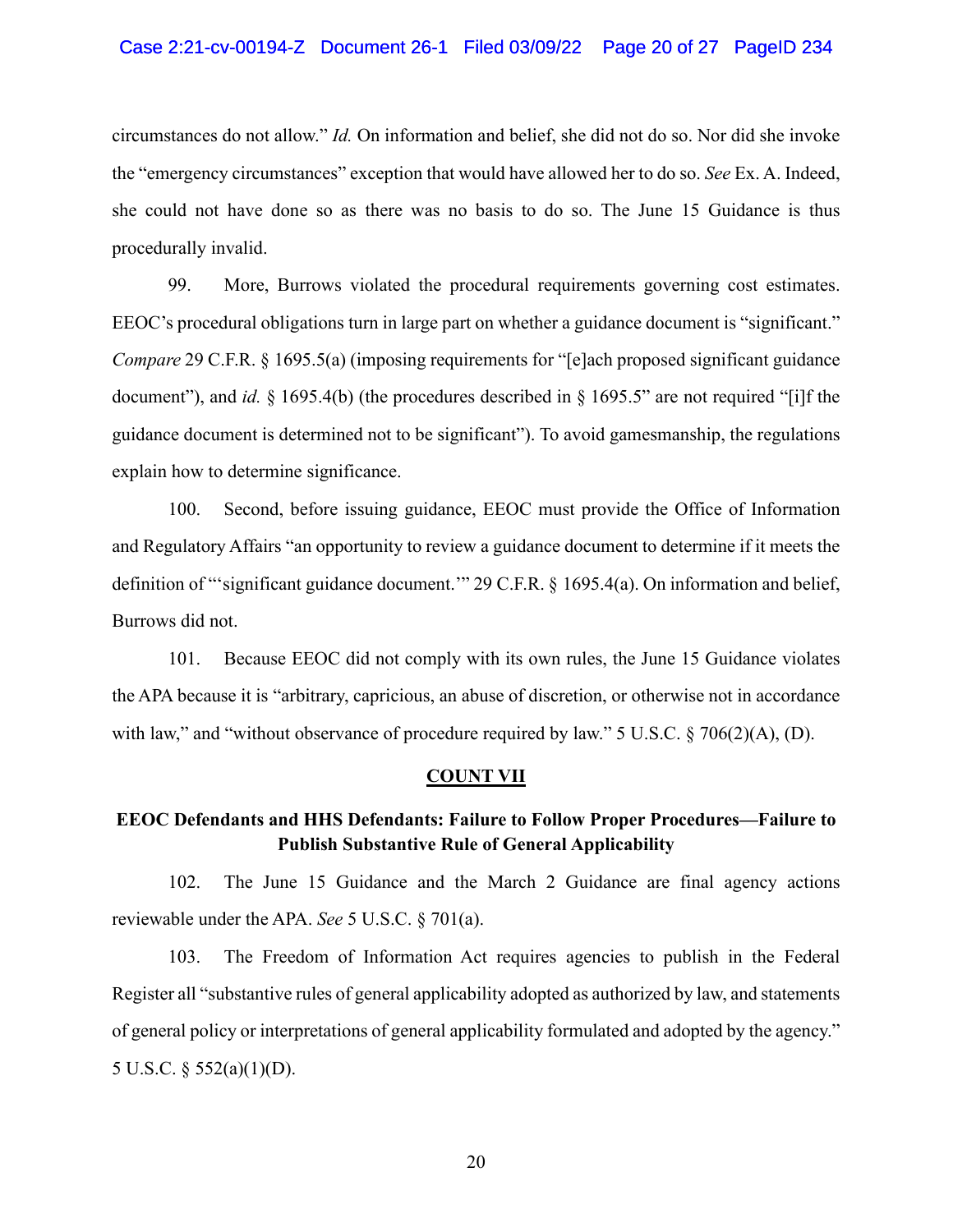### Case 2:21-cv-00194-Z Document 26-1 Filed 03/09/22 Page 21 of 27 PageID 235

104. The June 15 Guidance and March 2 Guidance are substantive rules of general applicability because they bind their respective staff to a legal interpretation that is not commanded by any statute. However, neither was published in the Federal Register.

105. The June 15 Guidance and March 2 Guidance therefore violate the APA. They are "arbitrary, capricious, an abuse of discretion, or otherwise not in accordance with law," "in excess of statutory jurisdiction, authority, or limitations," and "without observance of procedure required by law." 5 U.S.C. § 706(2)(A), (C), (D).

### **COUNT VIII**

# **EEOC Defendants: Substantive Violation of the Eleventh Amendment**

106. The June 15 Guidance is a final agency action.

107. The June 15 Guidance is "not in accordance with law" and "contrary to constitutional right, power, privilege, or immunity," 5 U.S.C.  $\S 706(2)(A)$ –(B), because its interpretation of Title VII violates the Eleventh Amendment to the U.S. Constitution.

108. Congress may use its authority to enforce the Fourteenth Amendment to abrogate the States' sovereign immunity only to remedy violations of the Constitution by the States; it may not substantively redefine a State's constitutional obligations. *See City of Boerne v. Flores*, 521 U.S. 507, 520 (1997) (requiring "congruence and proportionality between the injury to be prevented or remedied and the means adopted to that end").

109. Congress never identified any pattern of discrimination by the States against employees based on homosexual status or transgender status, let alone one that amounted to a constitutional violation.

110. Because the June 15 Guidance is an unlawful attempt to abrogate Plaintiff's sovereign immunity, it is unconstitutional.

### **COUNT IX**

## **EEOC Defendants and HHS Defendants: Arbitrary and Capricious Agency Action**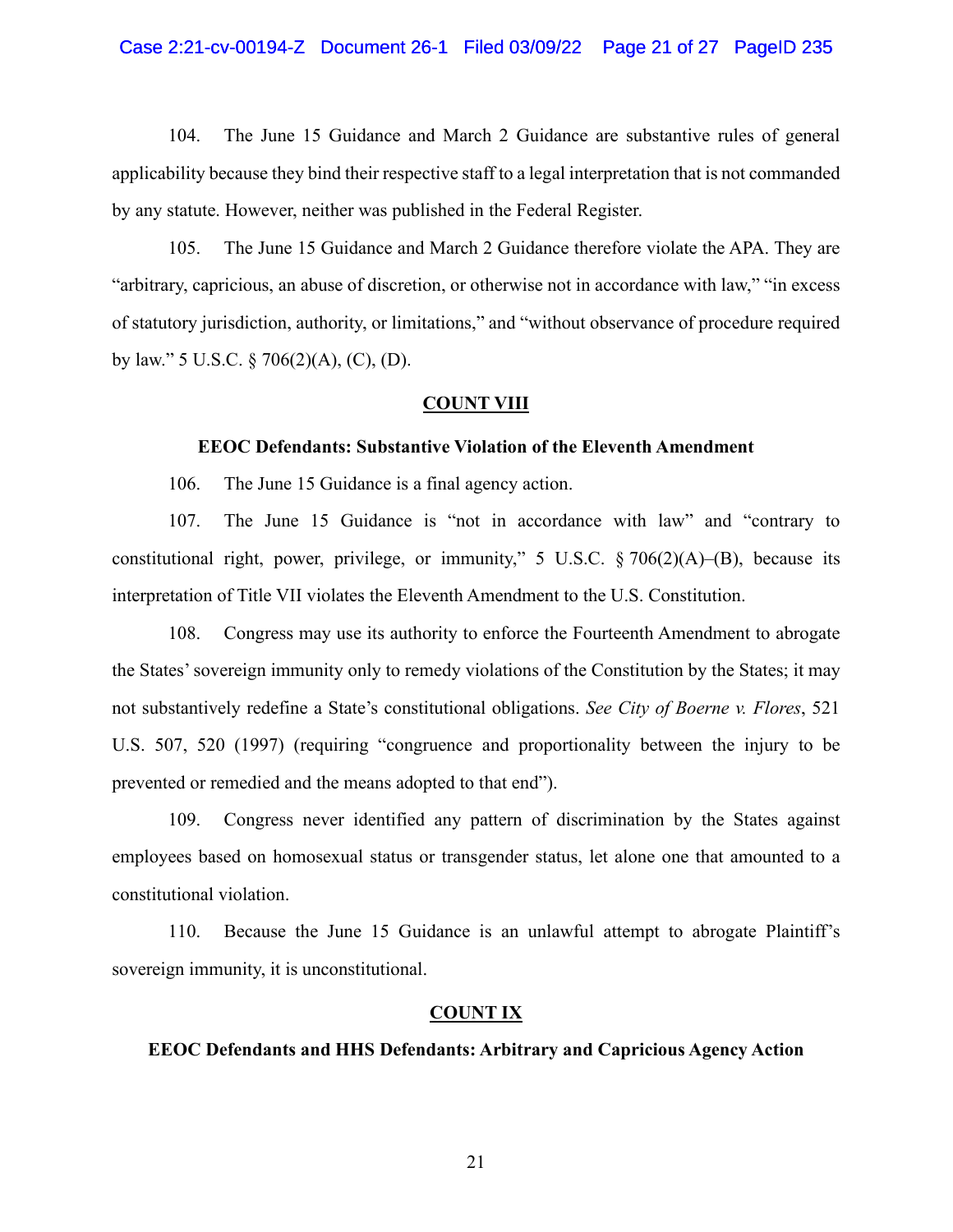# Case 2:21-cv-00194-Z Document 26-1 Filed 03/09/22 Page 22 of 27 PageID 236

111. The June 15 Guidance and the March 2 Guidance are final agency actions reviewable under the APA. *See* 5 U.S.C. § 701(a).

112. The APA's prohibition against arbitrary and capricious agency action requires federal agencies to engage in "reasoned decision-making." *Allentown Mack Sales & Serv., Inc. v. NLRB*, 522 U.S. 359, 374 (1998) (quotation marks omitted). "Not only must an agency's decreed result be within the scope of its lawful authority, but the process by which it reaches that result must be logical and rational." *Id*. Put differently, "agency action is lawful only if it rests 'on a consideration of the relevant factors.'" *Michigan v. EPA*, 576 U.S. 743, 750 (2015) (quoting *State Farm*, 463 U.S. at 43).

113. The June 15 Guidance did not articulate reasons that justify extending precedent governing federal employers to non-federal employers, whose liability is judged under a different standard.

114. The March 2 Guidance did not articulate reasons that justify extending *Bostock*'s interpretation of "sex" as relating to the biological differences between men and women to gender dysphoria. Nor did it articulate reasons to disregard Congress's exclusion of gender dysphoria from the definition of "disability" subject only to a narrow exception.

115. The absence of reasoning dooms any administrative action. "[A] court may uphold agency action only on the grounds that the agency invoked when it took the action." *Michigan*, 576 U.S. at 758 (citing *SEC v. Chenery Corp*., 318 U.S. 80, 87 (1943)). Because there is no "basis articulated in the order by the agency itself," the June 15 Guidance and the March 2 Guidance cannot "be upheld." *Burlington Truck Lines, Inc. v. United States*, 371 U.S. 156, 168–69 (1962).

116. This result is the same even if the June 15 Guidance or March 2 Guidance were determined to be interpretive rules. An agency has an "obligation to explain its reasoning on the record" for interpretive rules just as it does for legislative rules. *Yale-New Haven Hosp. v. Leavitt*, 470 F.3d 71, 82 (2d Cir. 2006); *see Perez v. Mortgage Bankers Assn.*, 575 U.S. 92, 105–06 (2015) When an agency, as EEOC did with the June 15 Guidance and HHS did with the March 2 Guidance, offers "no contemporaneous explanation at all in promulgating the" interpretive rule at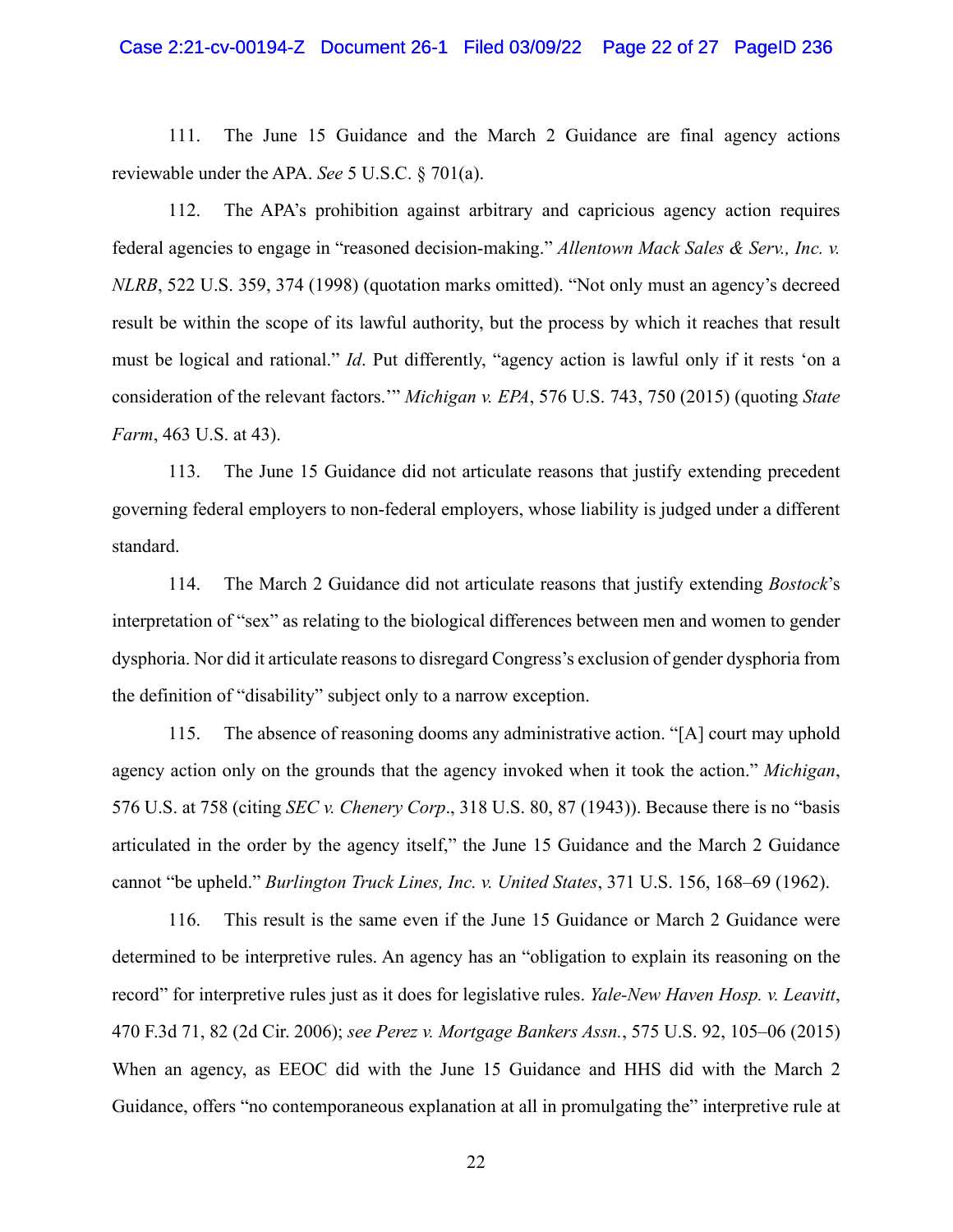issue, the rule is invalid. *Id*. at 83; *see also Hicks v. Comm'r of Soc. Sec*., 909 F.3d 786, 808 (6th Cir. 2018) (interpretation arbitrary and capricious because the agency's rule "did not include any of the reasons it now offers for" its interpretation).

117. Even if EEOC or HHS had provided some explanation, the June 15 Guidance and March 2 Guidance would be arbitrary and capricious. "Agency action is lawful only if it rests on a consideration of the relevant factors." *Michigan*, 576 U.S. at 750 (internal quotation marks omitted). By implicitly equating federal employers and other employers, Burrows ignored EEOC's previous decisions. Similarly, the March 2 Guidance gives no evidence that HHS considered any factors other than its erroneous interpretation of the law. Indeed, it evinces a disregard for the law, directly contradicting Congress's definition of "disability" to exclude gender dysphoria with a narrow exception by implying that the exception applies to orders of magnitudes more persons than it in fact does.

118. EEOC and HHS "entirely failed to consider [those] important aspect[s] of the problem" each was purporting to address. *Dept. of Homeland Sec. v. Regents of the Univ. of Cal*., 140 S. Ct. 1891, 1913 (2020) (quoting *Motor Vehicle Mfrs. Assn. of U.S., Inc. v. State Farm Mut. Auto. Ins. Co*., 463 U.S. 29, 51 (1983)). The June 15 Guidance and the March 2 Guidance are therefore arbitrary and capricious, and each must be set aside.

#### **COUNT X**

## **HHS Defendants: Action Not in Accordance With Law**

119. The March 2 Guidance is a final agency action.

120. The APA prohibits agency actions that are "arbitrary, capricious, an abuse of discretion, or otherwise not in accordance with law." 5 U.S.C. § 706(2)(A).

121. The March 2 Guidance is not in accordance with law. The March 2 Guidance purports to empower HHS to withhold federal funds from a state based on an erroneous interpretation of sex discrimination in Section 1557. The actions the Guidance purports to target the basis on which HHS purports that it has the right to withhold federal funding—does not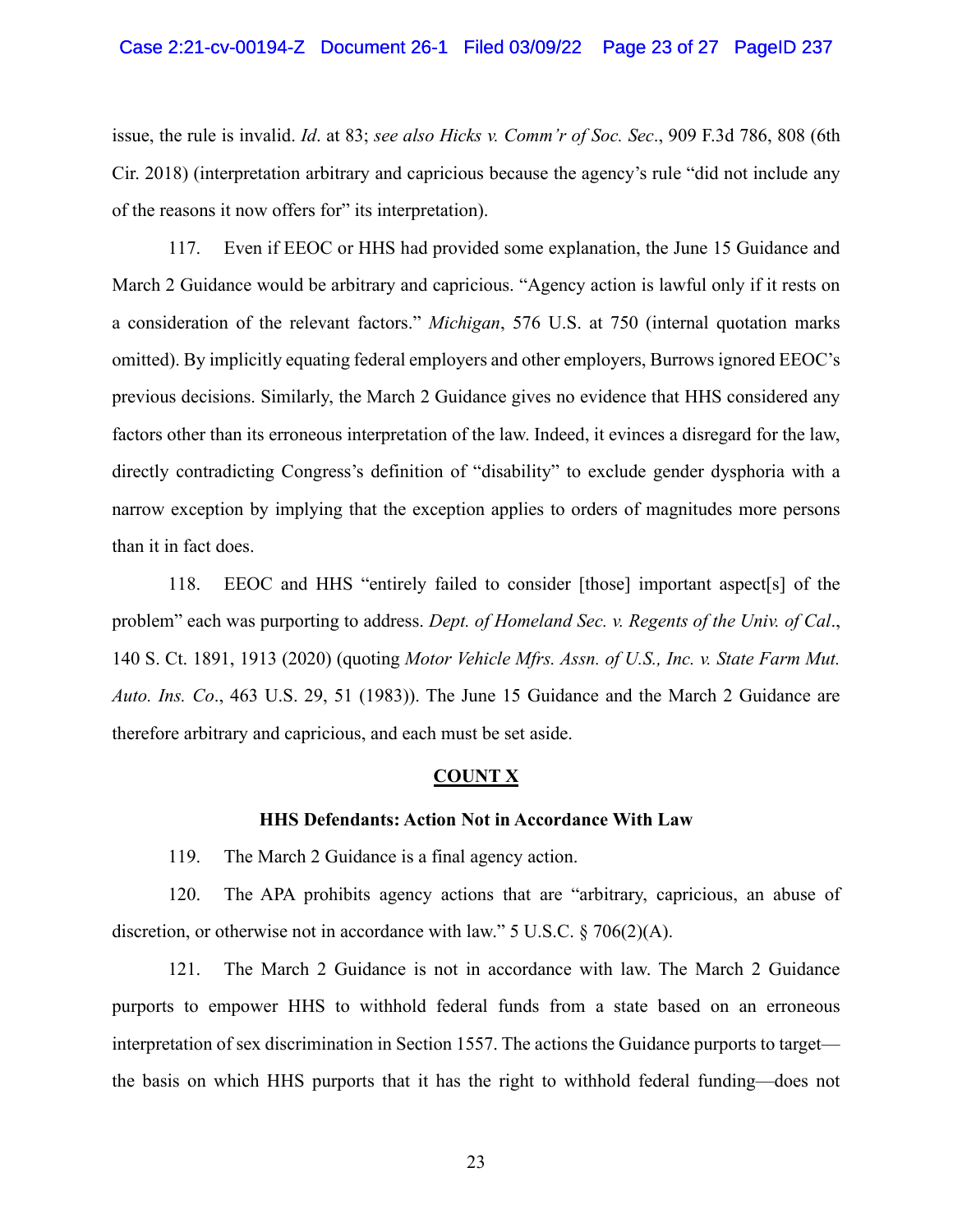discriminate based on the concept of gender identity, but disregards that concept altogether, as *Bostock* requires. Texas's child abuse laws forbid sterilization, genital mutilation, or unnecessary medical interventions for minors regardless of the gender identity of any persons. The March 2 Guidance does not challenge these generally applicable rules of Texas law, but interprets Section 1557 as requiring exemptions form those laws for persons who identify as transgender. But *Bostock* does not require such accommodations—indeed, it forbids them.

122. The March 2 Guidance therefore violates the APA. It is both "arbitrary, capricious, an abuse of discretion, or otherwise not in accordance with law" and "in excess of statutory jurisdiction, authority, or limitations." 5 U.S.C. § 706(2)(A), (C).

123. Because the March 2 Guidance are not in accordance with the law, it is invalid and must be set aside. 5 U.S.C. § 706.

#### **COUNT XI**

### **EEOC Defendants and HHS Defendants: Ultra Vires Action**

124. A plaintiff has a cause of action "at equity," *Green Valley Spec. Util. Dist. v. City of Schertz*, 969 F.3d 460, 475 (5th Cir. 2020) (en banc), arising from "a long history of judicial review of illegal executive action, tracking back to England." *Armstrong v. Exceptional Child Ctr., Inc.*, 575 U.S. 320, 326–27 (2015). "Equity thus provides the basis for relief—the cause of action, so to speak"—when a plaintiff seeks prospective relief "with respect to violations of federal law by federal officials." *Simmat v. U.S. Bur. of Prisons*, 413 F.3d 1225, 1232 (10th Cir. 2005) (McConnell, J.); *Armstrong*, 575 U.S. at 327 (citing *Am. Sch. of Magnetic Healing v. McAnnulty*, 187 U.S. 94, 108 (1902)). *See also Stark v. Wickard*, 321 U.S. 288, 310 (1994) ("[U]nder Article III, Congress established courts to adjudicate cases and controversies as to . . . the exertion of unauthorized administrative power.")

125. "When an executive acts ultra vires, courts are normally available to reestablish the limits on his authority." *Dart v. United States*, 848 F. 2d 217, 224 (D.C. Cir. 1988). "Nothing in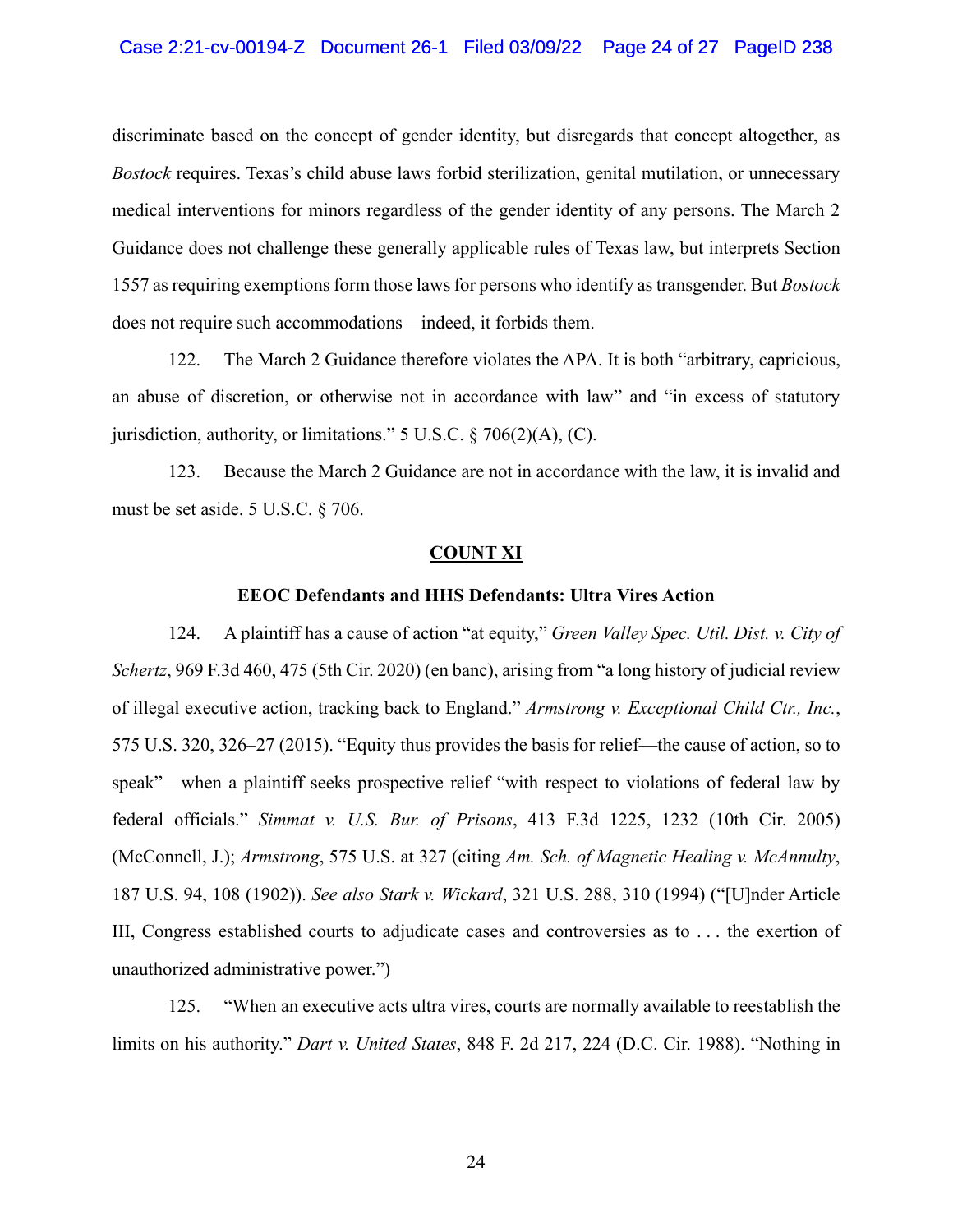## Case 2:21-cv-00194-Z Document 26-1 Filed 03/09/22 Page 25 of 27 PageID 239

the subsequent enactment of the APA altered the *McAnnulty* doctrine of review. It does not repeal the review of ultra vires actions that was recognized long before, in *McAnnulty*." *Id.*

126. The State can bring a "non-statutory review action," and courts have authority to review federal executive action that exceeds statutory authorization. *Chamber of Commerce of U.S. v. Reich*, 74 F.3d 1322, 1327–32 (D.C. Cir. 1996). Such an action need not satisfy the requirements of proceeding under the APA. *See Simmat*, 413 F.3d at 1233 n.9 (allowing constitutional claim to proceed even though plaintiff "appear[ed] to concede that his claim does not satisfy the APA's requirement of 'final agency action'").

127. EEOC's June 15 Guidance and HHS's March 2 Guidance, and the enforcement proceedings they threaten, are just such actions. The agencies' interpretations of the law are incorrect, leading them to assume investigatory and enforcement power Congress has not awarded them. Texas is entitled to an injunction to prevent their exercise of that authority.

## **V. DEMAND FOR JUDGMENT**

Plaintiff the State of Texas respectfully requests the Court:

- a. Declare that the June 15 Guidance and March 2 Guidance are unlawful;
- b. Vacate and set aside the June 15 Guidance and March 2 Guidance;
- c. Issue a preliminary injunction prohibiting the EEOC Defendants from enforcing or implementing the June 15 Guidance or the interpretation of Title VII described in that guidance or, in the alternative, postponing the effective date of the June 15 Guidance;
- d. Issue a temporary restraining order and preliminary injunction prohibiting the HHS Defendants from enforcing or implementing the March 2 Guidance or the interpretation of the law described in that guidance or, in the alternative, postponing the effective date of the March 2 Guidance;
- e. Issue a permanent injunction prohibiting the EEOC Defendants from enforcing or implementing the June 15 Guidance or the statutory interpretation contained in that guidance;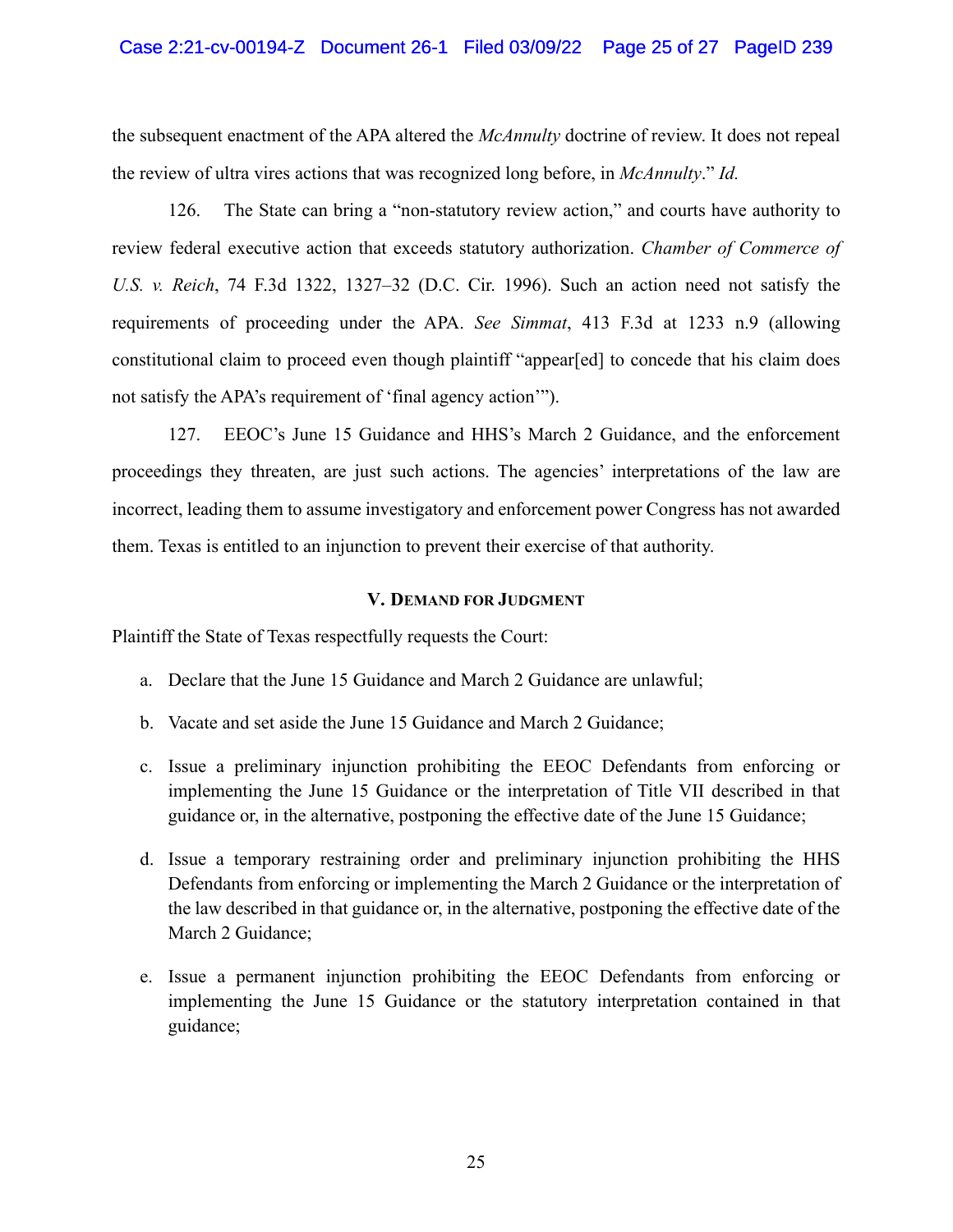- f. Issue a permanent injunction prohibiting the HHS Defendants from enforcing or implementing the March 2 Guidance or the statutory interpretation contained in that guidance;
- g. Award Texas the costs of this action and reasonable attorney's fees; and
- h. Award such other and further relief as the Court deems equitable and just.